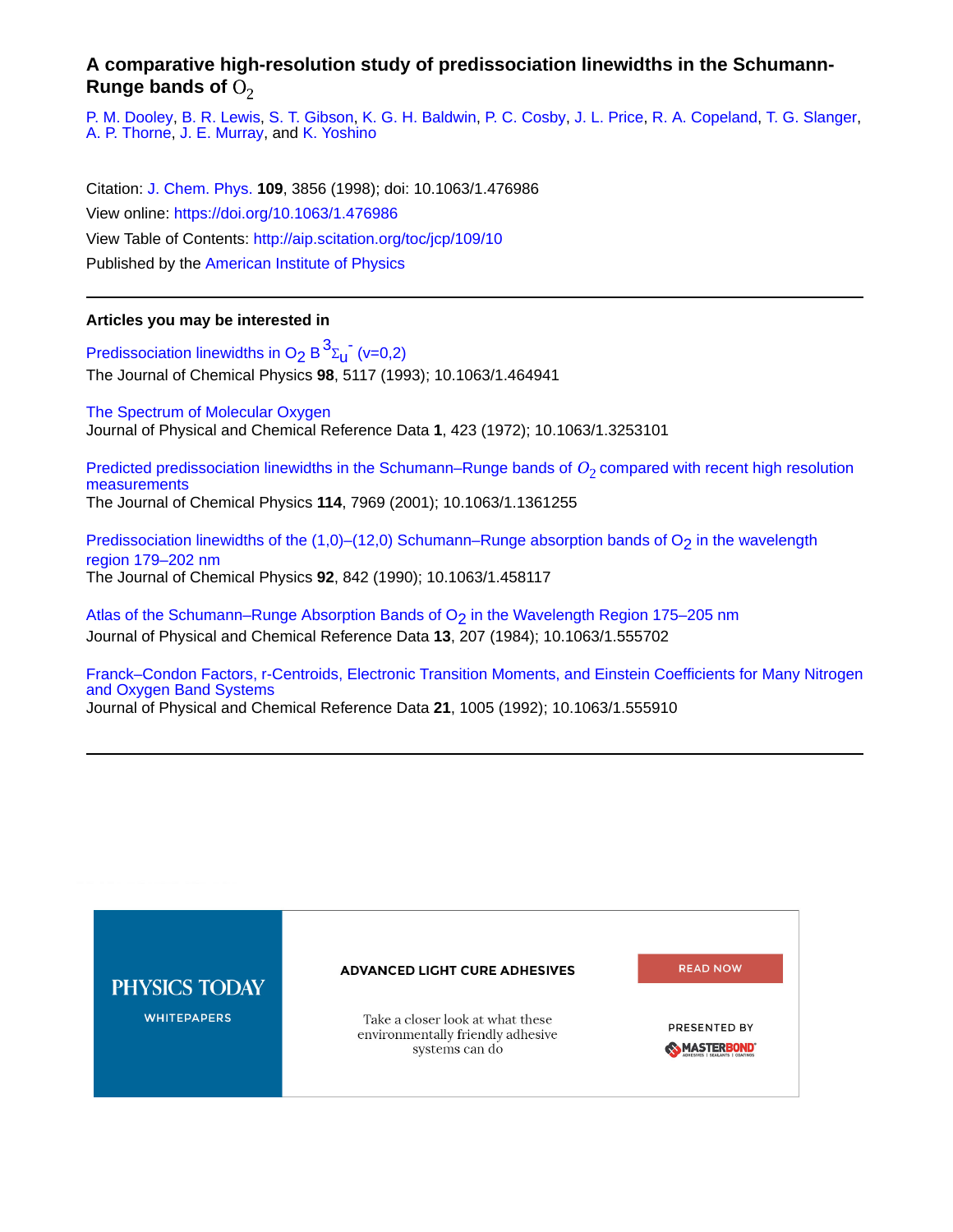# **A comparative high-resolution study of predissociation linewidths** in the Schumann-Runge bands of O<sub>2</sub>

P. M. Dooley, B. R. Lewis, S. T. Gibson, and K. G. H. Baldwin *Research School of Physical Sciences and Engineering, The Australian National University, Canberra ACT 0200, Australia*

P. C. Cosby, J. L. Price,<sup>a)</sup> R. A. Copeland, and T. G. Slanger *Molecular Physics Laboratory, SRI International, Menlo Park, California 94025*

A. P. Thorne and J. E. Murray

*Blackett Laboratory, Imperial College of Science, Technology, and Medicine, London SW7 2BZ, United Kingdom*

K. Yoshino

*Harvard-Smithsonian Center for Astrophysics, Cambridge, Massachusetts 02138*

(Received 10 April 1998; accepted 3 June 1998)

Results are presented of a comparative study in which three distinct high-resolution experimental techniques (vacuum-ultraviolet laser spectroscopy, laser-induced fluorescence spectroscopy and vacuum-ultraviolet Fourier-transform spectroscopy) were used to study predissociation in the Schumann-Runge bands of O<sub>2</sub> *B*  ${}^3\Sigma_u^-(v') \leftarrow X {}^3\Sigma_g^-(v'')$  with  $v' = 13$  and 14. Our measurements are the first to be performed at high resolution for these levels and represent a significant advance on previous knowledge, characterizing completely the fine-structure and rotation dependencies of the *B*  ${}^{3}\Sigma_{u}^{-}(v=13)$  and 14)-state predissociation for the first time. The measured fine-structurespecific linewidths will result in significant improvements in the parameterization of models describing predissociation of the *B*-state and will have an impact on the development of realistic photochemical models of the terrestrial atmosphere. Good agreement was found between linewidths measured using vacuum-ultraviolet laser spectroscopy and laser-induced fluorescence spectroscopy, but unexpected difficulties arose in determining quantitative linewidths using vacuum-ultraviolet Fourier-transform spectroscopy. For each experimental technique, the instrumental resolution had to be carefully controlled and monitored in order to ensure reliable interpretation of the measured spectra. © 1998 American Institute of Physics. [S0021-9606(98)00734-X]

#### **I. INTRODUCTION**

Photodissociation in the Schumann-Runge (SR) band system of molecular oxygen,  $B^{-3}\Sigma_{u}^{-} \leftarrow X^{-3}\Sigma_{g}^{-}$  (175–205 nm), is a major source of odd oxygen in the stratosphere and the dominant one in the mesosphere. In addition, photoabsorption in the SR bands controls the depth of penetration of solar vacuum-ultraviolet (VUV) radiation into the atmosphere. Thus, due to their important role in terrestrial atmospheric photochemistry, the SR bands have been the subject of considerable study. The *B* state is predissociated by a number of repulsive states correlating with two ground-state  $oxygen atoms<sup>1,2</sup>$  and an accurate knowledge of the vibration, rotation and fine-structure dependence of the corresponding predissociation linewidths is essential, $3$  both for the construction of realistic photochemical models, $4$  and for the accurate parameterization of the predissociation mechanisms. $1,2$ 

Although there have been many attempts to measure predissociation linewidths in the  $(v',0)$  SR bands, there remain significant disagreements between linewidths obtained in different laboratories.<sup>5</sup> This contrasts with the situation for the measured SR-band oscillator strengths $6,7$  for which good agreement has been found. The most extensive measurements on the vibration and rotation dependence of the predissociation linewidths are those of Lewis *et al.*<sup>8</sup> and Cheung *et al.*<sup>9</sup> The results of Lewis *et al.*<sup>8</sup> ( $v' = 1 - 19$ ) were obtained from equivalent-width measurements taken using a 2.2 m VUV monochromator with an instrumental resolution of 4.5 pm  $({\sim}1.4 \text{ cm}^{-1})$  full-width at half-maximum (FWHM), while those of Cheung *et al.*<sup>9</sup> ( $v' = 1 - 12$ ) were obtained from the near-absolute photoabsorption crosssection measurements of Yoshino *et al.*,<sup>7,10,11</sup> taken using a 6.65 m scanning spectrometer with an instrumental resolution of 1.3 pm ( $\sim$ 0.4 cm<sup>-1</sup>) FWHM. The  $\sim$ 20% discrepancy between these two sets of fine-structure-averaged linewidths for  $v' = 1 - 12$  has been reduced recently to  $\sim 8\%$  by a reanalysis<sup>5</sup> of the measurements of Yoshino *et al.*, using cross sections of improved accuracy<sup>12</sup> and a less constrained method of data analysis.

In order to characterize accurately the *B*-state predissociation, it is preferable to measure fine-structure-specific linewidths. However, for many bands in the SR system, principally the broader bands with  $v' = 1 - 12$ , the *P*- and *R*-branch triplets are incompletely resolved because the splittings of the ground- and upper-state triplet components  $F_1$ ,

a)Present address: Pacific Northwest National Laboratory, Richland, WA 99352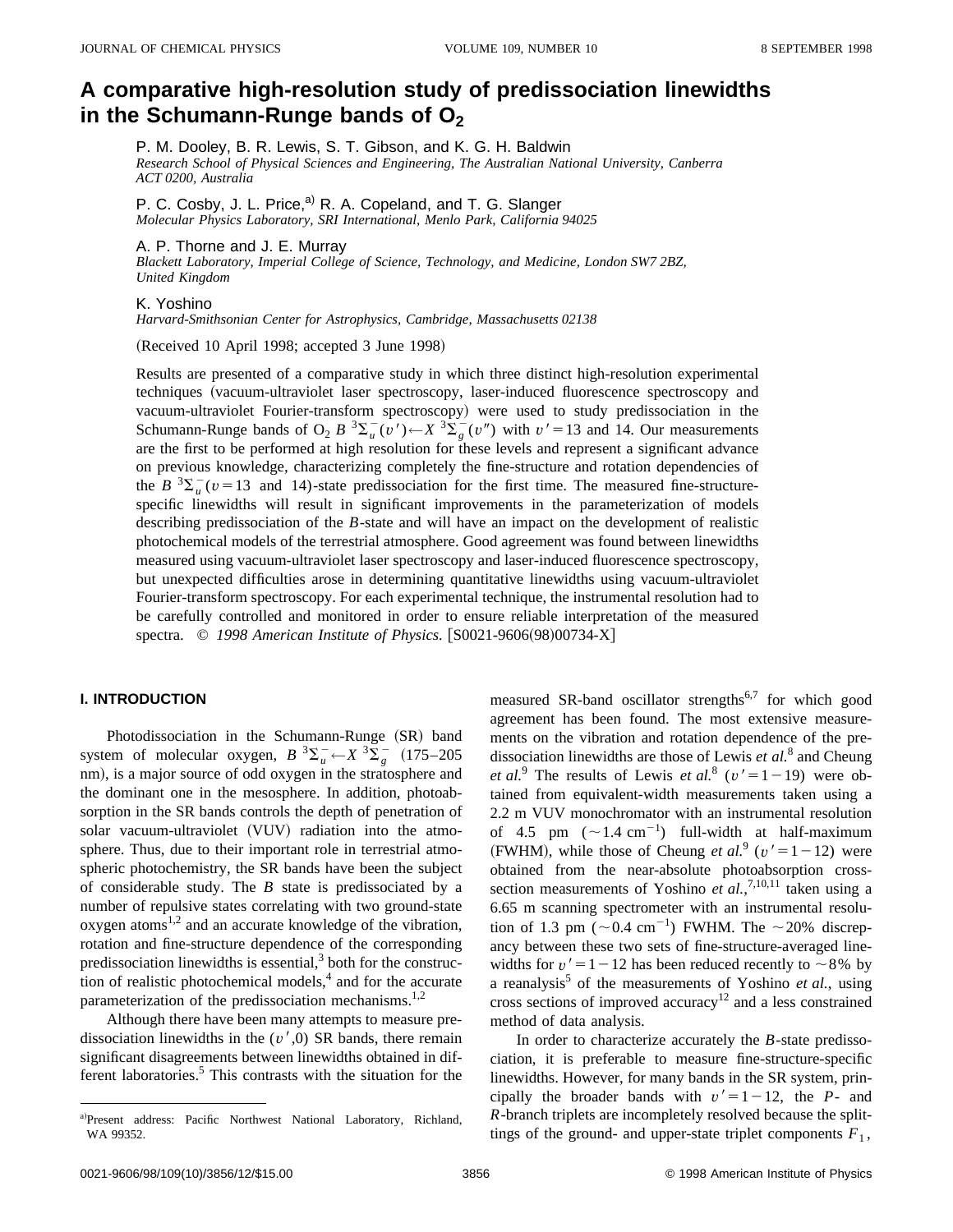$F_2$ ,  $F_3$  are similar and the linewidths are comparable with the fine-structure splittings. In addition, near  $v' = 6$  the *P* and *R* branches in the  $(v', 0)$  spectra overlap, further inhibiting the confident determination of fine-structure-specific linewidths. A substantial improvement in the separation of fine-structure components was achieved by Cosby *et al.*,<sup>13</sup> using absorption from higher vibrational levels of the ground state  $X^3 \Sigma_g^-$  to access the *B*-state. In addition, their use of laser-induced fluorescence (LIF) to detect the absorptions served to amplify $14-16$  even small differences among the predissociation rates of the *B*-state fine-structure levels, allowing the measurement of fine-structure-specific predissociation rates for an extended range of rotational levels with  $v' = 0.2$  at high resolution ( $\sim 0.06 \text{ cm}^{-1} \approx 0.4 - 0.8 \text{ pm}$ FWHM).

For  $(v',0)$  transitions, the fine-structure separation is sufficient for the narrower  $v' \ge 13$  levels to allow the resolution of individual components with an instrument of sufficient resolving power, but such measurements are rare. Lewis *et al.*<sup>17</sup> have deduced predissociation linewidths for resolved  $F_1$  levels with  $v' = 17$ ,  $N' = 2 - 26$  from highresolution  $({\sim}0.15 \text{ cm}^{-1} {\approx} 0.5 \text{ pm}$  FWHM) photoabsorption spectra obtained using a coherent VUV source based on high-order anti-Stokes stimulated Raman scattering in  $H_2$  of pulsed dye-laser radiation. In the absence of explicit spectral resolution, a determination of fine-structure-specific linewidths requires some form of synthetic spectral modeling. Indeed, the analysis by Lewis *et al.*<sup>5</sup> of the cross sections measured by Yoshino *et al.*<sup>12</sup> have enabled the determination of some fine-structure-specific widths for  $v' = 1, 2, 5, 7-13$ , through such deconvolution procedures.

We have undertaken a collaborative study to address the lack of high-resolution measurements of fine-structurespecific predissociation linewidths in the SR bands, in order to characterize precisely the mechanisms for predissociation of the *B* state, and to provide accurate data for use in photochemical models of the terrestrial atmosphere. Three entirely different state-of-the-art high-resolution experimental techniques are used in different laboratories: vacuumultraviolet laser spectroscopy (VUVLS) at the Australian National University (ANU); laser-induced fluorescence spectroscopy (LIFS) at SRI International; and synchrotron-based vacuum-ultraviolet Fourier-transform spectroscopy (VU-VFTS) at the Photon Factory. In this work, we compare critically these three experimental techniques and illustrate the comparison with rotation- and fine-structure-specific studies of the  $B^{-3}\Sigma_{u}^{-}(v=13)$  and 14) levels using each technique. These levels are among the narrowest in the SR system, providing an ideal testing ground for the high-resolution spectroscopies employed.

A preliminary report on the VUVLS measurements<sup>18</sup> and the results of a VUVLS study of perturbations in the high- $v'$  SR bands<sup>19</sup> have appeared elsewhere. Details of an improved predissociation model for the *B* state, resulting from a combination of all of the new fine-structure-specific data, will appear in a further paper.

#### **II. EXPERIMENTAL METHODS**

#### **A. Vacuum-ultraviolet laser spectroscopy**

The experimental apparatus for VUVLS has been described in detail elsewhere.<sup>19</sup> Briefly, two-photon-resonant difference-frequency four-wave mixing $^{20,21}$  (2PR-DF4WM) of excimer-pumped dye-laser radiation in Xe was used to generate tunable narrow-bandwidth VUV radiation from 177.5 nm to 180.6 nm, in order to measure high-resolution photoabsorption cross sections for all accessible rotational lines from the  $(13,0)$  and  $(14,0)$  SR bands.

Two dye lasers (Lambda Physik FL3002E) were pumped by a common XeCl excimer laser (Lambda Physik EMG201). The output of the first dye laser, operated with the dye Coumarin 307, was frequency doubled in a BBO I crystal and the doubled output was tuned to be two-photonresonant with the  $6p[\frac{5}{2}]_2$  level of Xe at 78 120 cm<sup>-1</sup>. This beam was combined with the tunable output of the second dye laser and both beams were focused into a cell containing Xe by an off-axis lens. Tunable VUV radiation generated by the 2PR-DF4WM process was passed through a lowresolution monochromator which discriminated against unwanted wavelengths. The dyes Coumarin 47 and 120 were used in the second dye laser, allowing tunability in the range 440–459 nm, and resulting in the production of VUV radiation in the range 177.5–180.6 nm. The VUV radiation leaving the monochromator was divided into two beams by a beam splitter. The reflected beam was monitored directly, while the transmitted beam passed through an absorption cell of length 33 cm, equipped with  $MgF<sub>2</sub>$  windows, before being detected. Output pulses from solar-blind monitor and detector photomultipliers were processed by a boxcar averaging system. The dynode-chain voltage of each photomultiplier was reduced, in order to limit the peak signal current to a value such that detector nonlinearity due to space-charge effects was  $\leq$ 1%. Most aspects of the experimental procedure were computer controlled, including triggering of the excimer laser, synchronous scanning of the dye laser and VUV monochromator, gas handling, pressure measurement and data acquisition.

All measurements were performed at room temperature  $(293 \text{ K})$ . The phase matching for the 2PR-DF4WM process was optimized by careful beam alignment and by adjusting the pressure of Xe, normally in the range 70–90 Torr, to maximize the VUV signal for the particular scan range. The lasers were operated at a 10 Hz repetition rate and the monitor and detector signals were averaged over 50 laser shots for each datum point. The experimental scans varied from  $1 \text{ cm}^{-1}$  to  $10 \text{ cm}^{-1}$  in extent, with wave-number increments in the range  $0.015-0.03$  cm<sup>-1</sup>. Scans were performed in groups of three, with the absorption cell alternately filled with a pressure of  $O_2$  (99.9% purity) in the range 0.5–100 Torr, then evacuated, then refilled. This scheme compensated for drifts in photomultiplier sensitivity and the effects of wavelength structure in the photomultiplier signals which was not related to  $O_2$  absorption.<sup>22</sup> Division of the detector signal by the monitor signal, after correction for scattered radiation, compensated for the shot-to-shot fluctuations inherent in the generated VUV signal. Absolute cell transmit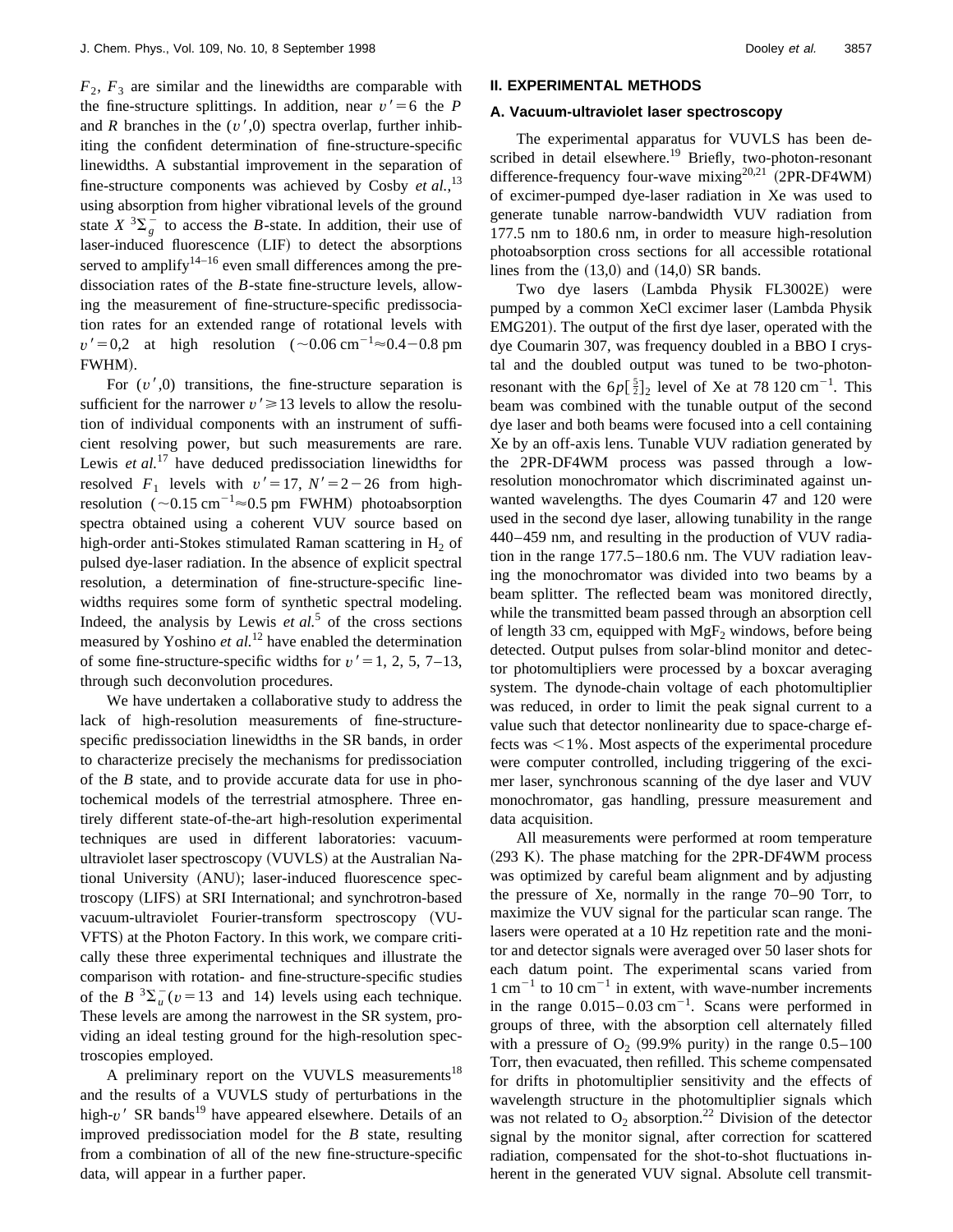tances were obtained by dividing the full-cell ratios (detector/monitor) by the empty-cell ratios at each wavelength. Photoabsorption cross sections were calculated from the absolute transmittances using the Beer–Lambert law.

Each dye laser was operated with an intracavity étalon to minimize the VUV bandwidth. The nominal VUV wave number was given by

$$
\nu_{\text{vuv}} = \nu_{2p} - \nu_{\text{vis}}\,,\tag{1}
$$

where  $\nu_{2p}$  was the wave number of the Xe two-photon resonance and  $v_{\text{vis}}$  was the vacuum-corrected wave number of the tunable dye laser. The measured wave numbers of Yoshino *et al.*<sup>23</sup> for selected sharp, unblended lines of the SR system (accuracy  $\sim 0.1$  cm<sup>-1</sup>) were used for absolute wavenumber calibration in the VUV. Linewidth uncertainties due to uncertainties in the relative wave-number calibration of an  $\acute{\text{e}}$ talon scan are expected to be negligible.<sup>19</sup>

The spectral characteristics of the generated VUV radiation are of central importance in evaluating the reliability of linewidth measurements made with the VUVLS system, meriting discussion in some detail. The factors determining these spectral characteristics include: the bandwidth of the fundamental radiation produced by the two dye-laser oscillators; the modification to the oscillator spectral output by the two-stage pulse amplification and (in the case of the twophoton-resonant laser) by second-harmonic generation; the effect of the nonlinear four-wave mixing process; and, finally, modification of the nonlinear output due to the presence (under some circumstances) of intense laser fields.

The dye lasers used contain an oscillator and two amplifier stages. The oscillator cavity comprises a grating in Littrow configuration at one end and a dielectric mirror at the other. A series of prisms beam-expands the radiation from the pump region onto the grating to maximize the number of grating rulings illuminated. A specular reflection from one of the prisms forms the output-coupled beam, which is in turn reflected from a different portion of the grating to disperse any unwanted amplified spontaneous emission (ASE). The primary frequency-selective element is a Fabry–Perot étalon inserted into the cavity between the grating and the prisms. The étalon has a free spectral range of  $1 \text{ cm}^{-1}$  and modest finesse, yielding a bandwidth of  $< 0.04$  cm<sup>-1</sup> FWHM. The cavity length is  $\sim$  30 cm which gives a longitudinal cavitymode spacing of  $0.016 \text{ cm}^{-1}$ , thereby enabling up to three cavity modes to be present within the étalon bandwidth. The oscillator is normally adjusted to favor a single cavity mode at the center of the étalon bandpass, with two much weaker longitudinal side modes being present. In practice, a combination of mode competition and thermal and mechanical instabilities results in shot-to-shot variations in the mode positions. Thus, the average spectral profile of the oscillator output resembles a series of mode peaks whose envelope is determined by the bandwidth of the étalon. Some gain narrowing may also occur, reducing the spectral intensity in the line wings. Such a narrow, multimode-envelope laser output has been observed in our laboratory using a pulsed spectrum analyzer (Burleigh PLSA3500).

The output from the oscillator is amplified twice in single-pass amplifiers, the latter of which is usually saturated. For the measurement of photoabsorption cross sections, however, the amplifier pump beams are attenuated to reduce the effects of ac Stark broadening in the Xe nonlinear medium. Nevertheless, some gain narrowing and chirping of the laser pulse is to be expected which will further modify the laser spectral output, although the relative frequency shifts involved are only of the order of  $10^{-7}$ .<sup>24</sup> Spectral chirping may also occur in the frequency-doubling process as a result of the fact that the fundamental laser pulse is itself temporally asymmetric and chirped. The distortion of the temporal pulse shape due to the nonlinear response (proportional to the square of the instantaneous spectral intensity) thereby modifies the frequency distribution of the second harmonic.<sup>25</sup>

A similar frequency modification can occur in the fourwave mixing process. In particular, the two-photon-resonant process will exhibit the same type of sensitivity to the instantaneous phase of the fundamental radiation as occurs in second-harmonic generation. In addition, further modification of the VUV bandwidth may arise from ac Stark effects on the Xe energy levels, including broadening, shifting and asymmetry.

Thus, due to the complications described above, the VUV bandwidth is unlikely to be related simply to the fundamental laser bandwidths. Hepburn<sup>26</sup> has reported a VUV bandwidth of three times that of the input lasers  $(0.16 \text{ cm}^{-1})$ FWHM) for four-wave mixing in Hg and Mg vapor, once the tuning of the two-photon-resonant laser had been optimized. On the other hand, Yamanouchi and Tsuchiya<sup>21</sup> reported a VUV bandwidth of  $0.06$  cm<sup>-1</sup> FWHM for 2PR-DF4WM in Sr vapor, not much greater than the input bandwidths. Our observed VUV bandwidths were intermediate between these values, varying significantly in the range  $0.06-0.12$  cm<sup>-1</sup> FWHM according to the details of the particular experimental set-up adjustments.

In addition, it was found that ASE provided an unexpected means of instrumental distortion of the photoabsorption line shape. ASE from either dye laser, in combination with the other tuned beam, produced an untuned ASE pedestal in the generated VUV signal. Since the bandwidth of the VUV monochromator greatly exceeded that of the tuned component of the VUV signal, the broadband ASE VUV signal was favored disproportionately in the detection process, acting effectively as a scattered-light component. Thus, if the center of a narrow line were totally absorbed, the observed transmittance flattened off at a nonzero value, resulting in an underestimate of the peak photoabsorption cross section and a corresponding modification of the line shape.

In order to monitor the unpredictable instrumental bandwidth and eliminate the ASE problem, the following procedure was adopted. A narrow SR line, the  $R_1(21)$  line from the  $(14,0)$  band, was chosen as a reference line. The oscillator strength for this line is well known from conventional spectroscopic measurements,<sup>6</sup> but independent knowledge of its predissociation linewidth was required for its full characterization. This was obtained by measuring the integrated absorptivity of the reference line for a range of  $O_2$  pressures, yielding an experimental curve of growth. $27$  A Voigt curveof-growth analysis, using the known oscillator strength and a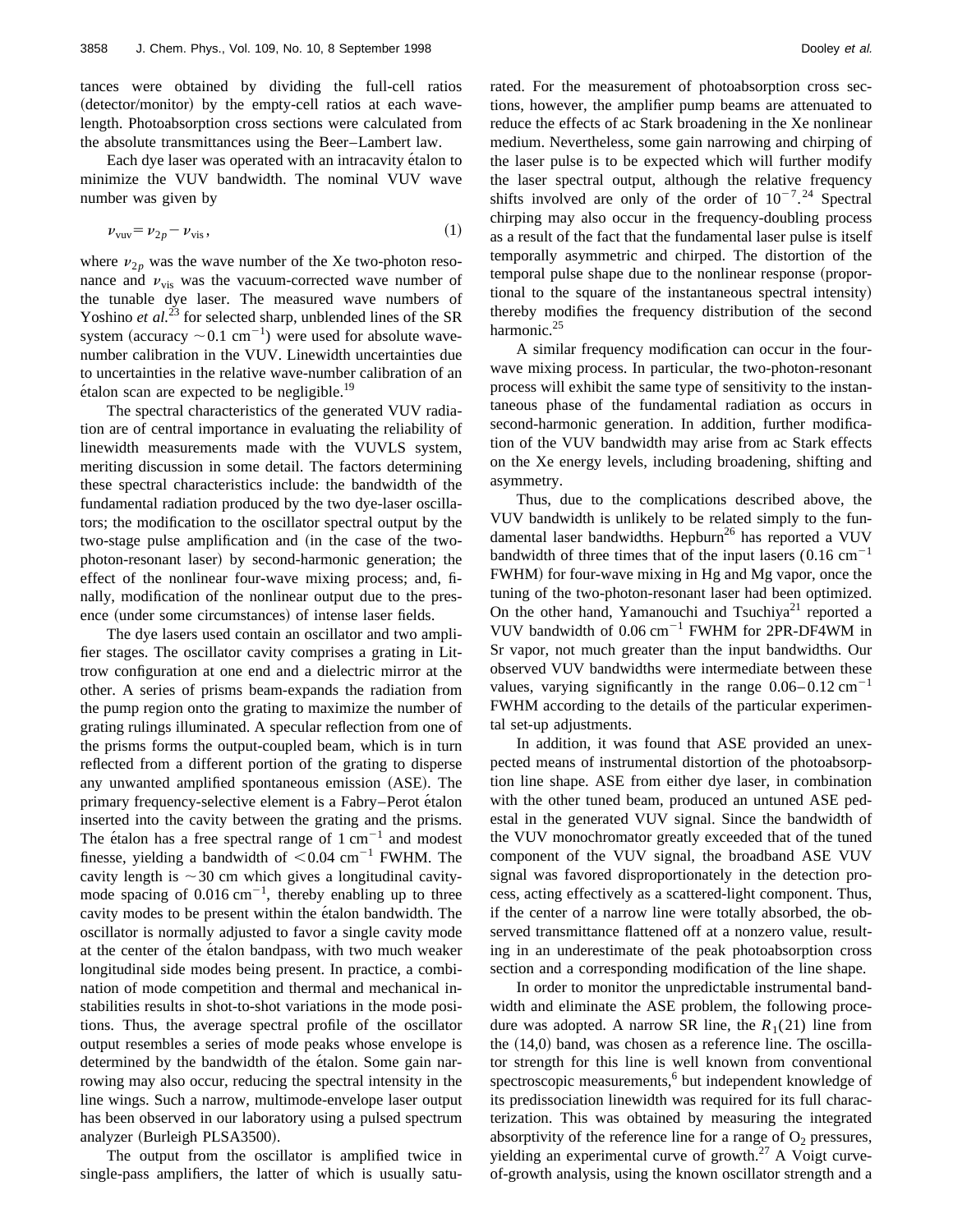Gaussian width  $\Gamma_G$  defined by the Doppler component, after correction for the effects of collision-induced broadening,28,29 yielded a Voigt mixing parameter *a*  $=\sqrt{\ln 2}\Gamma_L/\Gamma_G=0.35$ , implying a Lorentzian width  $\Gamma_L$ , due to predissociation, of  $0.051 \pm 0.007$  cm<sup>-1</sup> FWHM. Since equivalent width is independent of instrumental resolution, $27$ this determination of the reference predissociation linewidth required no assumptions regarding the instrumental VUV bandwidth.

Once the reference line was characterized fully, it was scanned daily in order to optimize the experimental adjustments and determine the instrumental bandwidth. This was a difficult procedure. First, it was necessary to minimize the effects of ac Stark broadening by progressively reducing the dye-laser intensities until the apparent width of the reference line showed no intensity dependence. Second, it was essential to minimize ASE in the VUV signal. This was achieved by maximizing the apparent peak absorption of the reference line while iteratively adjusting the experimental system. These adjustments included: rotating the pump-beam line foci so as to be noncollinear with the laser beam; aligning the two laser beams into the Xe cell to maximize the efficiency of the 2PR-DF4WM process, thereby enabling operation at reduced laser intensities; and further attenuation of the pumping of the three dye-laser stages, as necessary. Following this system optimization, line-shape distortions due to ASE had been eliminated and it was possible to deduce a daily value for the VUV bandwidth using the least-squares fitting procedure described in Sec. III, together with the known strength and width parameters for the reference line. It was established that this bandwidth remained unaltered during the subsequent period of data taking. However, it was necessary to reoptimize the system daily, with a consequential change in bandwidth, unpredictable within the  $0.06 - 0.12$  cm<sup>-1</sup> FWHM range.

As is apparent from the discussion above, it is difficult to define accurately the instrumental line shape *a priori*. Analyses of the reference line using a Gaussian profile to describe the shot-averaged instrumental line shape provided good fits to the experimental cross sections. Therefore, a Gaussian profile was assumed for the analysis of all measured cross sections.

#### **B. Laser-induced fluorescence spectroscopy**

The experimental protocol for LIFS has recently been described in detail, $13$  so only the salient features and some important modifications will be discussed here. The  $O<sub>2</sub>$ *B*-state level is excited by single-photon absorption from an excited vibrational level of the  $O_2 X 3 \sum_{g}$  ground state and is monitored by detecting the weak  $B \rightarrow X$  fluorescence that competes with predissociation. Two laser beams, pump and probe, are required for the experiment. The pump-laser beam creates vibrationally excited  $O_2$  by photolysis of  $O_3$ ,  $30$  while the narrow-band probe-laser beam, temporally delayed with respect to the pump beam, is tuned in wavelength to excite the *B←X* absorption. All measurements were made at room temperature in a dilute mixture of  $O_3$  in He at a total pressure in the range 20–30 Torr.

The probe-laser beam was generated by a dye laser

(Lambda Physik LPD3000E) pumped by a XeCl excimer laser (Lambda Physik EMG102). When low powers were required, this dye laser was generally operated using only its oscillator and (attenuated) amplifier stages. A  $3\times$  beamexpanding telescope served to produce a collimated output beam which was further restricted by a 3 mm diameter aperture before entering the experimental cell. Two beam splitters between the laser and the cell directed portions of the excitation-laser beam to a monitor étalon, for verification of the laser-mode purity, and to an  $I_2$  (LIF,  $\lambda > 500$  nm) or Te<sub>2</sub> (absorption,  $\lambda$  < 500 nm) cell for wavelength calibration. For measurements of the SR  $(13,15)$ ,  $(13,16)$ , and  $(14,16)$  bands, the frequency of the laser was doubled in a KDP crystal positioned between the beam splitters and the cell. Exalite 428 or Coumarin 120 dye solutions were used to generate the blue wavelengths for direct pumping of the SR  $(13,26)$ ,  $(13,27)$ , and  $(14,26)$  bands, while Rhodamine 590 dye solution was used to generate the fundamental wavelengths for those bands requiring use of the doubling crystal. An intracavity étalon was used in the oscillator of the probe dye laser, which produced an (approximately Gaussian) instrumental bandwidth at the blue wavelengths in the range  $0.04 - 0.05$  cm<sup>-1</sup> FWHM, as indicated both by the observed widths of the unblended peaks in the  $Te<sub>2</sub>$  absorption spectrum and by analysis of the SR absorption line shapes. The linewidth of the doubled laser was typically a factor of  $\sqrt{2}$ larger than this, as verified by the observed (Dopplercorrected) widths of LIF peaks due to impurity OH absorptions in the  $O_3$ /He sample and by analysis of the SR absorption line shapes. Laser powers entering the cell were typically in the range  $1-10 \mu J$ , as required to minimize saturation broadening of the absorption lines. For the work reported here, the delay in the probe-laser pulse relative to the pump-laser pulse was in the range  $1-10 \mu s$ , with the shortest delays favoring excitation from the higher ( $v'' = 26$  and 27) vibrational levels of the  $O_2$  *X* state.

The pump laser was the KDP-doubled output of a YAGpumped dye laser (Quantel TDL-50), which provided a photolysis wavelength of 281 nm with pulse energies in the range 2–5 mJ. Although photolysis of  $O_3$  is less efficient at this wavelength than at the excimer-laser-produced 248 nm used in previous work,<sup>13</sup> the pulse energy stability of the YAG-pumped system was found to be far superior in maintaining a uniform population of vibrationally excited  $O<sub>2</sub>$ . The photolysis beam was apertured to 3 mm diameter, weakly focused through the cell, and precisely adjusted to counterpropagate collinearly with the probe beam, so as to maximize the LIF signal.

Fluorescence from the  $B(v' = 13$  and 14) levels in the  $(13,3-6)$  and  $(14,3-6)$  emission bands was detected by a solar-blind photomultiplier through a  $MgF_2$  window and an interference filter centered at 206 nm with a bandpass of 26 nm FWHM. A second photomultiplier with a blue-sensitive photocathode  $(R212)$ , positioned at right angles to the first, simultaneously viewed the interaction region through a Suprasil window and a Wratten 18A filter (centered at 350 nm) with a bandpass of approximately 50 nm FWHM. Both the doubled pump beam and the probe beam were linearly polarized with the direction of polarization of the doubled ex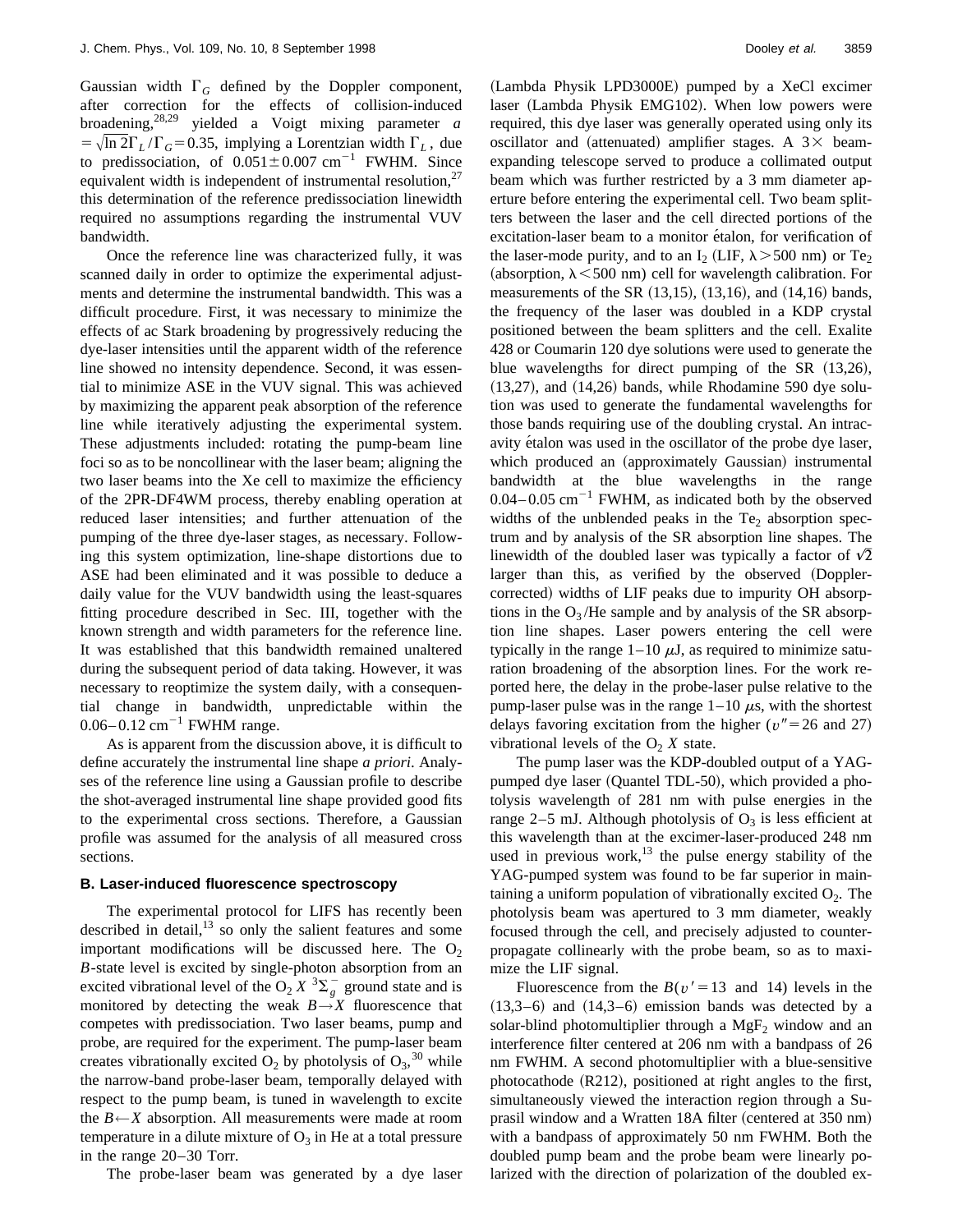citation beam and the photolysis beam orthogonal to the direction viewed by the solar-blind photomultiplier. In contrast, the polarization of the undoubled probe beam was in the direction viewed by this photomultiplier. However, no spatial inhomogeneity was observed in the detected fluorescence, such as might have been produced by alignment of the emitting  $O_2$  with respect to the probe-laser polarization direction.

The amplified outputs of the photomultipliers were detected by boxcar integrators, whose digitized outputs were transferred to a laboratory computer after each laser shot, together with the signals from the monitor étalon, the wavelength calibration cell, and the probe-laser power meter. The computer also controlled the wavelength of the probe laser. Both lasers were operated at a repetition rate of 10 Hz and the probe laser was stepped in wavelength by  $0.005 - 0.010$  cm<sup>-1</sup> after the accumulation of 10, 20, or 30 laser shots. Scans typically ranged from 6 cm<sup>-1</sup> to 30 cm<sup>-1</sup> in extent. All scans were wave-number calibrated using the  $I_2$  (Ref. 31) or Te<sub>2</sub> (Ref. 32) reference lines, yielding accuracies of  $0.013$  cm<sup>-1</sup> and  $0.008$  cm<sup>-1</sup> for the doubled and undoubled probe beams, respectively.

The variation in 206 nm fluorescence intensity as a function of probe-laser wavelength constitutes the  $B \leftarrow X$  absorption spectrum observed by LIFS. Prior to analysis, the raw fluorescence intensity at each wavelength was linearly corrected for small  $(<10\%)$  relative changes in the probe-laser power that may have occurred during the course of a scan and any wavelength-independent intensity contribution was subtracted. As discussed previously,  $13$  the absorption line shapes are subject to saturation broadening and (at much higher probe powers than used here) to a depletion in the population of the absorbing level of the  $X$  state of  $O_2$ . Therefore, the line shapes of selected rotational features in each of the SR bands were monitored as a function of probe-laser energy. These empirical changes in line shape were fully consistent with those expected from the measured (spatially averaged) laser energy densities and the stimulated emission coefficients of the various bands.<sup>13</sup> All measurements reported here were obtained with probe-laser energies that were sufficiently low that the required corrections for residual saturation broadening were  $\leq 10\%$  of the Lorentzian component in the Voigt line shape.

#### **C. Vacuum-ultraviolet Fourier-transform spectroscopy**

The spectral region of application of Fourier transform spectroscopy (FTS) has been extended into the VUV at Imperial College by means of an interferometer designed specifically to work at these shorter wavelengths.<sup>33</sup> The cut-off of the prototype interferometer was set at about 180 nm by the fused-silica beam splitter employed, but the substitution of a  $MgF<sub>2</sub>$  beam splitter has increased the range to about 140 nm.<sup>34</sup> The limiting resolution of this instrument is  $0.025$  cm<sup>-1</sup> FWHM, more than sufficient to resolve the Doppler widths of the lines of the SR bands.

The attainment of a good signal-to-noise ratio  $(S/N)$  in high-resolution absorption spectroscopy is much more demanding than in emission spectroscopy because of the noise characteristics of the technique. Every spectral element seen by the detector contributes to the noise in the interferogram, and if the noise is "white" (independent of frequency) it is distributed evenly through the spectrum by the Fourier transform. In the UV, the dominant noise is photon noise, proportional to the square root of the signal. The S/N in the spectrum for a quasi-continuum is proportional to  $(\phi t/W)^{1/2}$ , where  $\phi$  is the detected photon flux in photons s<sup>-1</sup> nm<sup>-1</sup>, *t*  $\sigma$  is the total integration time and *W* (nm) is the bandwidth. There are, therefore, two requirements for high S/N: a background continuum source of high photon flux, and some means of limiting the spectral bandwidth to the region of interest to avoid all unnecessary contributions to the photon noise. Ordinary laboratory continuum sources (the high pressure Xe arc, the deuterium lamp and the argon mini-arc) fall off rapidly in radiance below 200 nm. The only alternative is synchrotron radiation. As this is intrinsically very broadband, the bandwidth must be limited either by optical filters or by a monochromator. Interference filters are inflexible and inefficient in the VUV, so the preferred option is a monochromator. Ideally, this should be a double monochromator with zero net dispersion, because the spread of angles passing through the interferometer from a single monochromator leads to small wavelength shifts and phase problems across the pass band.

Recent measurements of absorption cross sections of the  $\delta(0,0)$  and  $\beta(7,0)$  bands of NO by FTS at IC (Ref. 35) demonstrated these problems. With the continuum source used (a 500 mA positive-column discharge in hydrogen, similar to, but brighter than, a commercial deuterium lamp) the  $S/N$ obtainable for the  $\delta(1,0)$  band at 183 nm was inadequate. The 0.3 m Czerny-Turner monochromator used as predisperser generated, as anticipated, uncomfortably large phase variations across the pass band. It was therefore decided to attempt to use synchrotron radiation as the background continuum for the absorption measurements on the SR bands. The particular choice of the Photon Factory was dictated by the availability on one of the beam lines of a zero-dispersion monochromator, normally used as the predisperser for the 6.65 m off-plane Eagle spectrograph of Dr. K. Ito,  $36$  who collaborated with us on the project.

Following shipment of the IC VUV FT spectrometer to Japan, the instrument was set up downstream of the monochromator. The rectangular beam normally falling on the entrance slit of the 6.65 m spectrograph was intercepted by a cylindrical mirror that focused it as an approximately circular patch of diameter 2 mm on the circular entrance aperture of the interferometer, after passing through an absorption cell 78 mm long. The pressure of  $O_2$  was set at a value between 0.6 Torr and 10 Torr, depending on the spectral region observed. The bandwidth of the predisperser was normally set at 2.5 nm. Alignment of the interferometer axis with the synchrotron beam reflected by the cylindrical mirror proved to be a difficult task; good fine adjustments to position and rotation were not available during the limited period at Photon Factory, and the problems were accentuated by the fact that the VUV beam emerging from the double-grating monochromator was not coincident with the visible light beam when the gratings were turned to zero order. The possibility of small misalignments, or drifts in alignment, was a source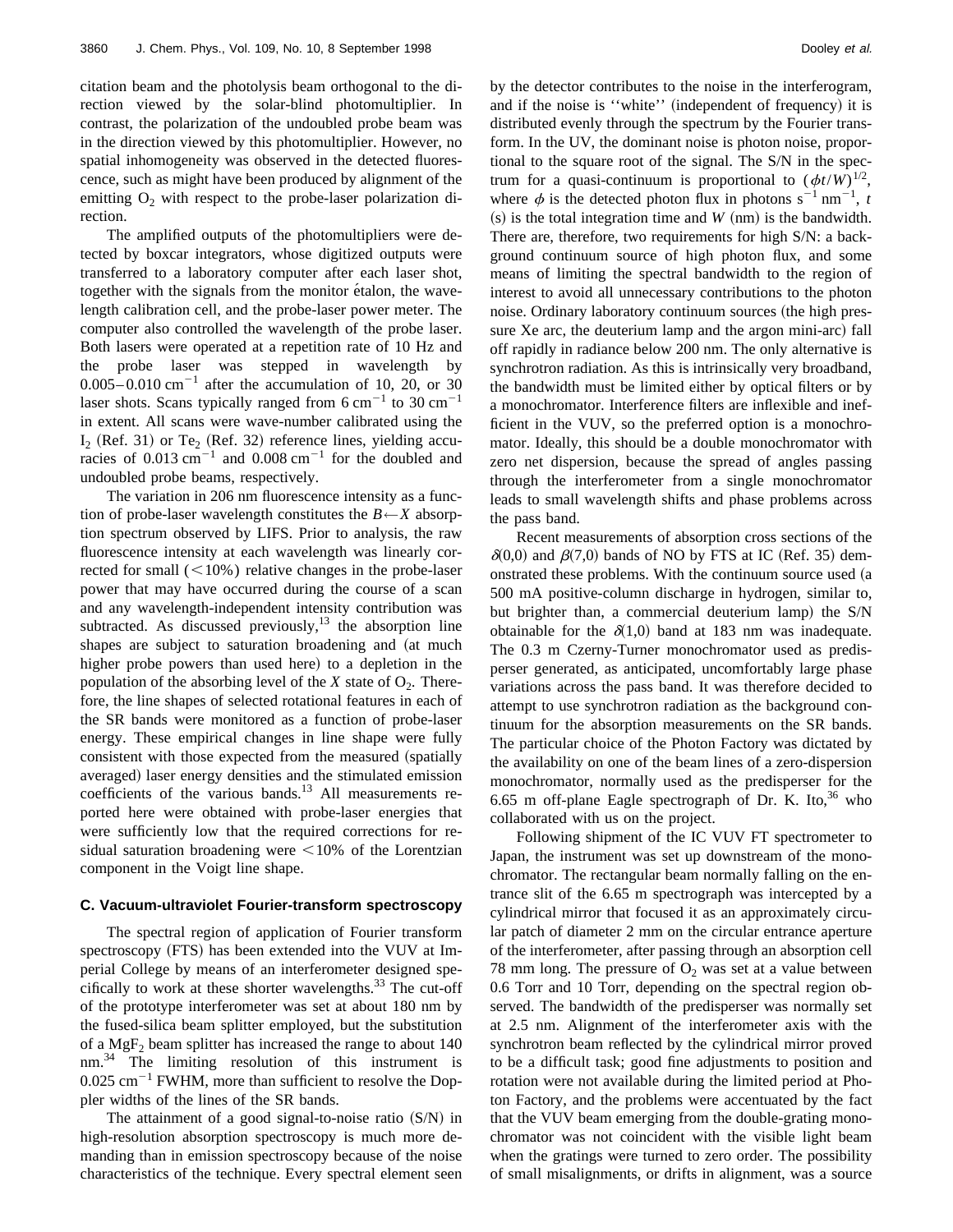of some anxiety and is discussed further in Sec. III C. Most spectra were taken at a resolution of  $0.06 \text{ cm}^{-1}$  FWHM, but for some spectra the resolution was set at  $0.12 \text{ cm}^{-1}$  FWHM in order to maximize the S/N. This latter value matches the Doppler width for  $O_2$  at room temperature. It should be noted that the S/N is proportional to the resolution if all other factors are held constant; if the maximum allowable entrance aperture is used and filled, the S/N in the photon-noise limit actually scales with the 3/2 power of the resolution. Thus, a factor of 2 in resolution requires a factor of 8 in integration time to recover the same S/N.

The synchrotron flux was attenuated by two mirror and two grating reflections plus transmission through four uncoated  $MgF_2$  windows before entering the interferometer, where it underwent six further mirror reflections, one further window transmission, and a reflection/transmission at the beam splitter. The photon flux was estimated to be about  $10^{10}$  photons nm<sup>-1</sup> s<sup>-1</sup> at the entrance to the interferometer, and about  $10\%$  of this on the detector (an R1220 photomultiplier with a solar-blind photocathode and a  $MgF_2$  window). The S/N is proportional to the modulation efficiency of the interferogram as well as to the square root of the photon flux, and both modulation and mirror reflectivities fall off rather steeply with decreasing wavelength in the VUV. It was necessary to integrate for many hours to obtain a good S/N. The integration was performed by coadding interferograms (each of which involved a scan time of  $6-8$  min) in piles of 30 or so. The individual piles were coadded into larger piles whenever inspection showed no sign of a drift in phase between piles; otherwise each pile was transformed and phasecorrected separately, and the spectra were subsequently coadded. Typically, two or three spectra taken over two 12 h days went into producing a spectrum 2.5 nm wide at a resolution of  $0.06 \text{ cm}^{-1}$  with a S/N in the continuum of around 40.

In addition to the SR bands, we also measured absorption in NO from 190 nm down to 160 nm with a resolution of  $0.06$  cm<sup>-1</sup>, except for the bands of shortest wavelength for which the resolution was  $0.12 \text{ cm}^{-1}$ .

#### **III. ANALYSIS**

In the general case, spanning the range of experimental conditions represented by the three experiments described in Sec. II, three broadening processes may make significant contributions to the instrument-free SR photoabsorption line shape. $37$  First, for distances not too far from the line centers, the predissociation line shape for unperturbed lines may be taken as Lorentzian.<sup>1,2,19</sup> Second, for  $O_2$  pressures that are not too high, the collisional line shape may also be described with sufficient accuracy by a Lorentzian.<sup>28,29</sup> Thus, the total Lorentzian linewidth is  $\Gamma_L = \Gamma_p + \Gamma_c$ , where  $\Gamma_p$  and  $\Gamma_c$  are the predissociation and collisional linewidths, respectively. For the most part, the  $O_2$  pressures are low enough for collisional broadening to be neglected, but the VUVLS measurements for the weaker lines of higher rotational quantum number were taken at pressures up to 100 Torr, resulting in collisional linewidths up to  $0.03$  cm<sup>-1</sup> FWHM.<sup>28,29</sup> Third, it is necessary to consider the Doppler component of the line shape which has a Gaussian profile (Doppler width  $\Gamma_D$   $\approx 0.12$  cm<sup>-1</sup> FWHM at room temperature). Thus, the Voigt profile, a convolution of Lorentzian and Gaussian line shapes, may be used to describe each rotational line in the analysis procedure:<sup>38</sup> the Gaussian linewidth component  $\Gamma_G$ is given by the well defined Doppler width, while the Lorentzian linewidth component  $\Gamma_L$  is the sum of predissociation and collisional components. For most of the results presented here, the very high experimental resolution, together with the relatively low predissociation linewidths, enabled full resolution of individual rotational and fine-structure lines, allowing a simple Voigt line shape fitting procedure to be employed, independent of any band-model assumptions.

### **A. VUVLS analysis**

In the analysis of the VUVLS results, a nonlinear leastsquares procedure, in which a synthetic cross section based on the Voigt line shape was fitted to the measured photoabsorption cross section, was used to determine independently the position, oscillator strength, and Lorentzian linewidth component for each rotational line in a particular scan. In a few cases, when the resolution of low-rotation  $F_2$  and  $F_3$ components was insufficient to enable independent fitting, the ratio of the strengths of these two fine-structure lines was held fixed at a readily calculable value<sup>39</sup> in the fitting procedure. In a few other cases, it was necessary to correct for the contributions of weak lines from other SR bands which were obscured completely by the lines of interest. The pseudocontinuum underlying the SR bands, comprising the wings of more distant lines, was represented by a quadratic polynomial in wave number, the coefficients of which were also determined in the fitting procedure. Normally, a constant or linear background was sufficient to obtain a good fit to the measured cross section. The Gaussian instrumental bandpass function was included explicitly in the synthetic cross section, through a convolution with the calculated transmittance spectrum, reproducing the small degradation in cross section due to the finite instrumental resolution.

#### **B. LIFS analysis**

A somewhat similar procedure was also followed in the analysis of the LIFS line shapes. However, a significant difference arises in that the relative fluorescence intensities are not only directly proportional to the photoabsorption cross sections, but are also inversely proportional to the lifetimes of the emitting levels. Thus, there is a correlation between the fluorescence intensity and the linewidth of the Lorentzian component of the Voigt line shape that describes each feature in the LIF excitation spectrum.<sup>13</sup> The linewidth  $\Gamma_G$  of the Gaussian component of the Voigt line shape was taken as a combination, in quadrature, of the instrumental width (Sec. II B) and the 300 K Doppler width of the absorption at the probe-laser wavelength.<sup>40</sup> Since much longer absorption wavelengths were used to produce the *B*-state levels in the LIFS studies, this Doppler contribution was relatively small in comparison with that applying to the two other experimental techniques, amounting to only  $0.05 \text{ cm}^{-1}$  FWHM and  $0.09 \text{ cm}^{-1}$  FWHM at the blue and frequency-doubled probelaser wavelengths, respectively. The value of  $\Gamma_G$  was taken to be constant for all features within a given scan.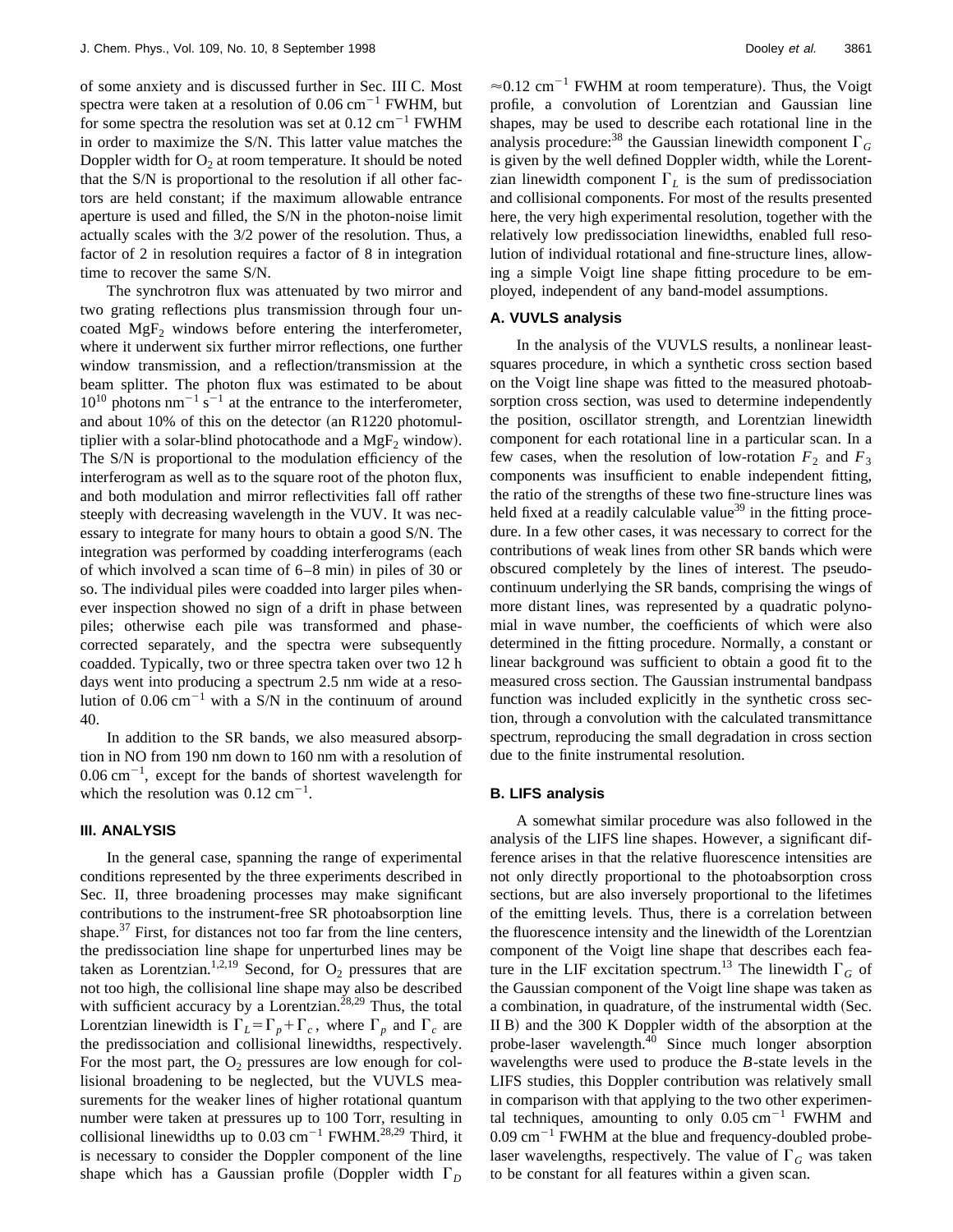The line shapes for each of the three fine-structure components of a given LIFS rotational line multiplet were analyzed simultaneously, with the ratios of their individual photoabsorption line strengths held constant at the calculated values.41 A nonlinear least-squares fit of the three coupled Voigt line shapes to the observed LIF spectrum yielded values for the line center and Lorentzian linewidth  $\Gamma_{\rm L}$  of each of the three fine-structure components. In addition, values for the common background intensity of the LIF spectrum in the region of the multiplet and for the average relative absorption cross section of the multiplet were also determined in the fit. The relative magnitudes obtained for this latter parameter among the rotational lines in a given absorption band were found to be consistent with those calculated for a 300 K rotational temperature. The values of  $\Gamma_L$  obtained from these fits, following a small correction for saturation broadening (Sec. II B), are reported here as the predissociation level widths.

#### **C. VUVFTS analysis**

The peak absorption for the strong lines in the VUV FT spectra was well over the linear limit. The transmittance spectra were converted to absorbance spectra by taking the logarithm and manually fitting a smooth curve to the continuum between regions of strong absorption. It should then have been possible to fit a Voigt profile to each line in the manner described in Sec. III A for the VUVLS results. The fitting procedure used was part of the GREMLIN suite of programs written by J. W. Brault specifically for the analysis of FT spectra.<sup>42</sup> Compared with the calculated Doppler width of  $0.12$  cm<sup>-1</sup> FWHM, the instrumental width should be negligible for the spectra taken with  $0.06 \text{ cm}^{-1}$  resolution, and for those taken at  $0.12 \text{ cm}^{-1}$  the instrumental contribution can be allowed for by convolving an appropriate sinc function with the Voigt. Although the instrumental function should properly be applied to the transmittance spectrum rather than the absorbance, checks showed that there was a negligible difference to the final fit over the range of absorbance recorded here.

The fitting of the lines showed two anomalies. First, the Doppler component of the best-fit Voigt function had a FWHM in the range  $0.15-0.17$  cm<sup>-1</sup>, significantly greater than  $0.12 \text{ cm}^{-1}$ . Clamping the Doppler width at the expected value gave a worse fit to the line profiles. Second, since the narrowest lines in the high-resolution spectra had a measured FWHM of about  $0.23 \text{ cm}^{-1}$ , all the lines should have been fully resolved even in the lower-resolution  $(0.12 \text{ cm}^{-1})$  runs. The measured widths in both sets should therefore have been similar, whereas in fact they were on average greater by some  $0.03 \text{ cm}^{-1}$  in the lower-resolution spectra.

In an attempt to throw some light on these anomalies, we compared the NO absorption spectra taken at the Photon Factory with those taken previously at Imperial College with the FT spectrometer and a hydrogen discharge continuum background.<sup>35</sup> The intrinsic line shape of the the  $\delta(0,0)$  and  $\beta$ (7,0) bands of NO is almost pure Doppler. Whereas in the previous spectra, the Doppler widths were, as expected, about  $0.12 \text{ cm}^{-1}$  FWHM for the room-temperature measurements, the Photon Factory NO spectra appeared to have anomalous Gaussian widths similar to those in the  $O<sub>2</sub>$  spectra.

Comparison of the VUVFTS and VUVLS linewidths for a dozen well isolated  $O_2$  lines showed that the FTS lines were consistently broader, on average by  $0.06 \text{ cm}^{-1}$  for the higher-resolution spectra and  $0.09 \text{ cm}^{-1}$  for the lowerresolution spectra. Taken together with the internal evidence, this suggests at first sight that the intrinsic resolution of the Photon Factory FT spectra was, for some reason, lower than the value determined by the length of the interferometer scan. We consider this explanation to be unlikely for two reasons. First, a broad instrumental function has less effect on a wide line than on a narrow one, whereas the VUVFTS-VUVLS differences for lines ranging in width from under 0.2 to  $0.3 \text{ cm}^{-1}$  FWHM (in the VUVLS spectra) show no dependence on linewidth. Second, to account for the observed broadening we have to postulate instrumental functions with widths of order  $0.18 \text{ cm}^{-1}$  and  $0.21 \text{ cm}^{-1}$  FWHM for the ''high'' and ''low'' resolution spectra, respectively. Convolution of the VUVLS spectra with sinc functions of these widths generates significant ringing, which is simply not observed in the VUVFTS spectra, so it is necessary to postulate further a smooth tapering off of the interferogram rather than a sharp termination. In that case the interferograms would be effectively truncated before the end of the shorter scans, and the additional scan length of the highresolution interferograms would have no effect.

A possible explanation of the discrepancy is the ''illumination shift'' discussed by Learner and Thorne:<sup>43</sup> changes in the way in which the entrance aperture is illuminated affect the angular distribution of rays through the interferometer and result in small wave-number shifts. Given the inherent spatial instabilities of the synchrotron beam, the long optical path (two mirrors and two gratings) guiding it into the interferometer, the difficulties of aligning the latter and the many hours of coadding, it would indeed be surprising if there were not small illumination shifts. We have some evidence for them: if the separate piles of interferograms that make up one final spectrum are transformed separately, there are found to be small but significant wave-number shifts  $(0.01 \text{ to } 0.03 \text{ cm}^{-1})$  between the piles in most cases. Unfortunately, the problem cannot be solved by simply correcting for these shifts because the lines within each pile are still anomalously wide, presumably due to shifts occurring during the accumulation of the pile. The maximum size of an illumination shift depends on the size of the entrance aperture and hence on the resolution. Illumination shifts of up to  $0.03$  cm<sup>-1</sup> for the high-resolution, and somewhat more for the lower-resolution spectra would appear to be reasonable in the prevailing experimental conditions. However, the problem is that coadding a bunch of Voigt lines  $0.2 \text{ cm}^{-1}$  wide with displacements of up to  $0.05 \text{ cm}^{-1}$  or so does not broaden them enough to account for the observed widths.

We have to conclude that we do not have a satisfactory quantitative explanation for the anomalous widths of the VUVFTS lines. Since this problem has never before arisen over many years of use of the instrument on both emission and absorption spectra, it does appear to be related in some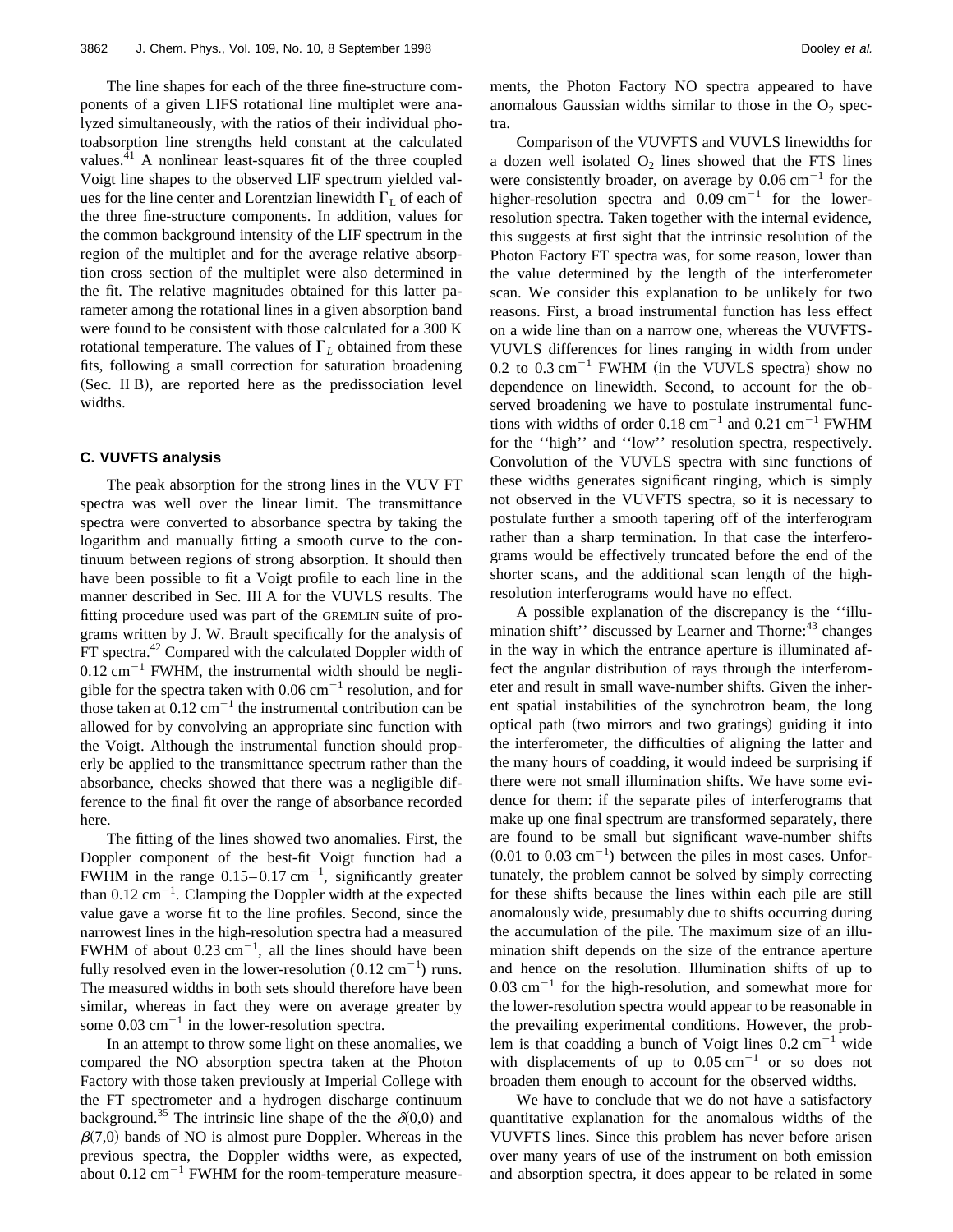way to the method of use at the Photon Factory. It has the unfortunate consequence that no reliable predissociation broadening parameters can be derived from the VUVFTS spectra without an independent measure of the effective instrumental resolution, although line strengths and relative wave numbers should not be affected.

## **IV. RESULTS AND DISCUSSION**

Before proceeding further, it is pertinent to summarize some of the expected inherent advantages and disadvantages of each experimental technique. Both the VUVLS and VU-VFTS techniques result in the measurement of photoabsorption cross sections, enabling absolute oscillator strengths, as well as predissociation linewidths, to be obtained from the measurements using the fitting technique described in Sec. III. VUVFTS has the advantage of simultaneous acquisition of the complete spectrum, but suffers from the need for a bright, controlled spectral-width continuum source in order to optimize the S/N. At present, this requires a synchrotron source. Both the VUVLS and LIFS methods require detailed, small step-size scans over the spectral features of interest and suffer from power-dependent bandwidths which must be controlled carefully. However, it is relatively easy to balance the conflicting requirements for a good S/N and a minimal power dependence of the bandwidth using the VUVLS method, since only moderate source intensity is required against which to measure the photoabsorption cross sections, whereas the LIF signal and S/N are directly related to the laser intensity. The LIFS technique has several unique advantages. First, as has been noted in Sec. III B, the photon energy is minimized by selecting a high vibrational level in the ground state as the origin of the absorbing transition. This, in turn, minimizes Doppler broadening of the transition, which scales directly with photon energy. Second, as mentioned in Sec. I, the ability to choose the lower-state level in the excitation allows a flexibility in controlling the separation of the fine-structure components in the absorption spectrum, which reflect the relative differences in the finestructure levels of the *B* and *X* states. Third, the fluorescence intensity of the excited *B*-state level is inversely proportional to its lifetime. Thus, as we have noted in Sec. III B, the observed relative fluorescence intensities of the SR multiplets, in addition to their absorption line shapes, serve as another, more sensitive measure of their relative lifetimes. Finally, each *B*-state level can be accessed by absorption from two or more ground-state vibrational levels with different absorption cross sections, thus providing an important check on the influence of saturation broadening, or of unresolved line components, on the apparent line shape associated with the level. Overall, the high resolution provided by each experimental technique is expected to result in an important advance over all previous conventional measurements of SR linewidths.

We illustrate the observed characteristics of the different high-resolution experimental techniques in Fig. 1 which shows comparable measured and fitted spectra over the wave-number regions of the  $B^{-3}\Sigma_{u}^{-}(v=14, N=12)$  finestructure levels. Both the VUVLS and VUVFTS measure-



FIG. 1. Experimental scans (points) and fitted spectra (lines) over the region of the  $B^{-3}\Sigma_{u}^{-}(v=14, N=12)$  fine-structure levels. (a) VUVLS cross section for  $(14,0)$   $R(11)$  triplet; Doppler width 0.12 cm<sup>-1</sup>; instrumental resolution  $0.10 \text{ cm}^{-1}$ ; apparent width for  $F_1$  component  $0.21 \text{ cm}^{-1}$ ; Lorentzian width  $0.11 \text{ cm}^{-1}$ . (b) VUVFTS cross section for  $(14,0)$   $R(11)$  triplet; Doppler width 0.12 cm<sup>-1</sup>; instrumental resolution 0.19 cm<sup>-1</sup>; apparent width for  $F_1$ component 0.24 cm<sup>-1</sup>; Lorentzian width  $0.10 \text{ cm}^{-1}$  (however, see the text). (c) LIFS scan for  $(14,16)$   $R(11)$  triplet; Doppler width 0.07 cm<sup>-1</sup>; instrumental resolution  $0.07 \text{ cm}^{-1}$ ; apparent width for  $F_1$  component  $0.18 \text{ cm}^{-1}$ ; Lorentzian width  $0.12 \text{ cm}^{-1}$ . (d) LIFS scan for  $(14,26)$   $R(11)$  triplet; Doppler width 0.05 cm<sup>-1</sup>; instrumental resolution 0.05 cm<sup>-1</sup>; apparent width for  $F_1$  component 0.15 cm<sup>-1</sup>; Lorentzian width 0.11 cm<sup>-1</sup>. (All widths are FWHM values.) Each scan covers a similar range of wave numbers, but the lower transition energies for the LIFS scans result in smaller Doppler widths, and correspondingly smaller apparent linewidths.

ments are given in the form of effective photoabsorption cross sections  $\sigma$  for the (14,0) *R*(11) fine-structure triplet, while the LIFS measurements are given in the form of relative fluorescence intensities  $I_f$  measured following excitation of the  $(14,16)$  and  $(14,26)$   $R(11)$  fine-structure triplets. The differential wave-number scales of each spectrum are identical, allowing meaningful visual comparisons of apparent linewidths. A comparison of the two photoabsorption spectra indicates that the VUVLS cross section has a greater S/N and a higher resolution, as evidenced by greater peak cross sections and smaller apparent linewidths. This lower effective resolution for the VUVFTS cross section is unexpected, as has been discussed in Sec. III C. While the LIF spectra have a smaller S/N, the greater flexibility allowed by excitation of vibrationally excited ground-state levels is evident in the increased separation of the  $R_2(11)$  and  $R_3(11)$  components when compared with the photoabsorption spectra. In addi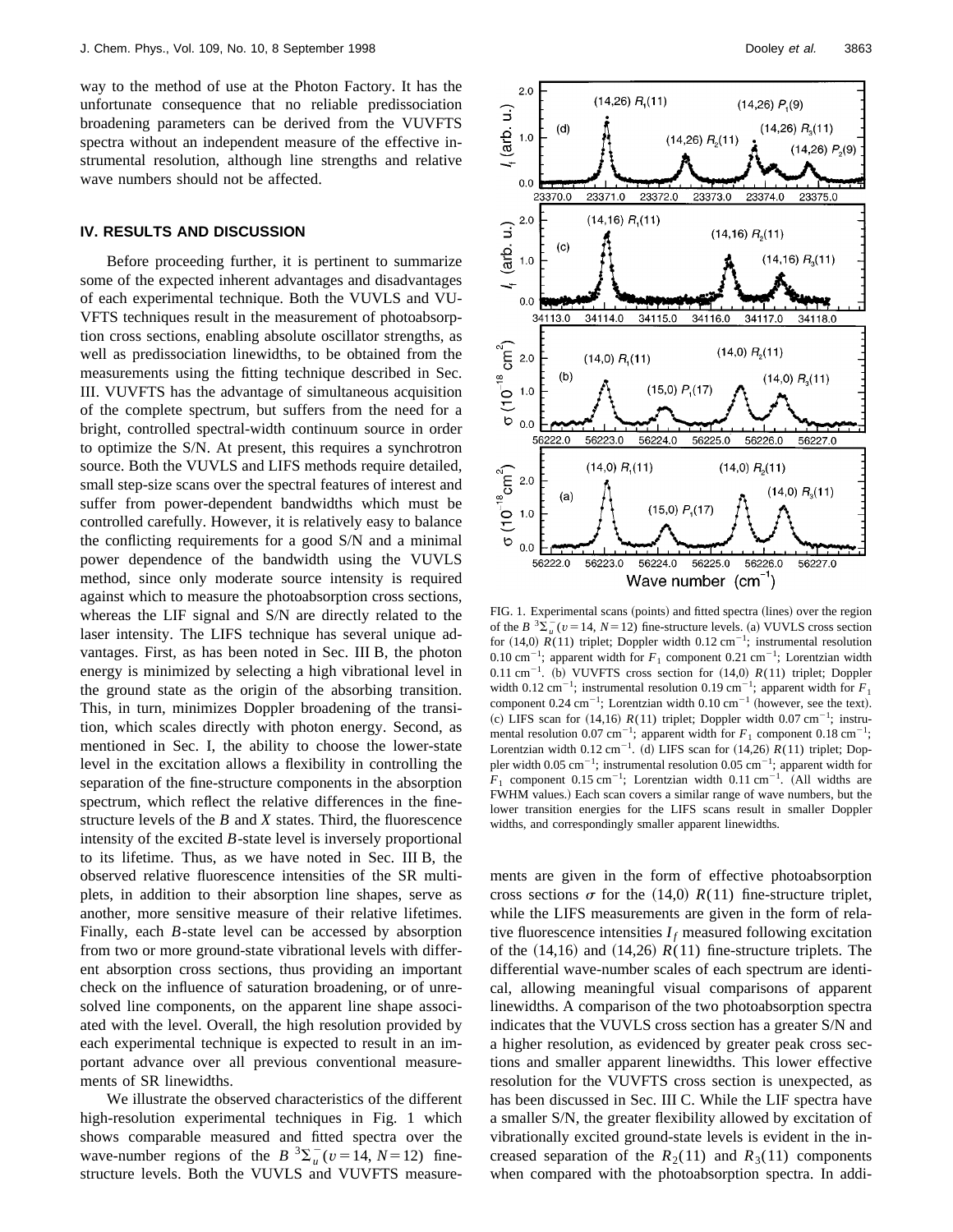tion, it is clear from Fig. 1 that the relative intensities of the fine-structure components vary much more widely in the LIF spectra than in the photoabsorption spectra. As discussed above, this is a consequence of the dependence of the LIF signal on the predissociation lifetime and indicates, more directly than do the apparent (total) relative linewidths, that the predissociation linewidths vary significantly with the finestructure component, in the order  $\Gamma_p(F_1) < \Gamma_p(F_2)$  $\langle \Gamma_n(F_3)$ . Of particular interest is a comparison of the apparent linewidths for the  $R_1(11)$  transitions from the LIF and photoabsorption spectra. The LIFS linewidths are smaller for two reasons: smaller instrumental bandwidth and smaller Doppler width associated with the lower transition energy. The narrowest  $R_1(11)$  line (apparent width 0.15 cm<sup>-1</sup> FWHM) occurs for the  $(14,26)$  LIF spectrum which has the lowest transition energy ( $\sim$ 23 000 cm<sup>-1</sup>, Doppler width  $0.05$  cm<sup>-1</sup> FWHM), followed by the  $(14,16)$  LIF spectrum (apparent width  $0.18 \text{ cm}^{-1}$  FWHM, transition energy  $\sim$  34 000 cm<sup>-1</sup>, Doppler width 0.07 cm<sup>-1</sup> FWHM), and the VUVLS and VUVFTS results for the  $(14,0)$  transition (apparent widths  $0.21 \text{ cm}^{-1}$  and  $0.24 \text{ cm}^{-1}$  FWHM, respectively, transition energy  $\sim 56 000 \text{ cm}^{-1}$ , Doppler width  $0.12 \text{ cm}^{-1}$  FWHM). Nevertheless, when analyzed using the procedures outlined in Sec. III with appropriate instrumental functions, each spectrum implies a consistent Lorentzian  $F_1$ width of  $\sim$  0.11 cm<sup>-1</sup> FWHM. Synthetic spectra fitted to each set of measurements, shown in Fig. 1, are seen to accurately reproduce the experimental results. However, we note here that, in order to obtain the fitted VUVFTS cross section in Fig. 1, it was necessary to vary the instrumental resolution from its nominal value. A resolution of  $0.19 \text{ cm}^{-1}$  FWHM resulted in VUVFTS predissociation linewidths and oscillator strengths in reasonable agreement with the VUVLS values for all three fine-structure components, in agreement with the general discussion in Sec. III C. It may be concluded from this example illustrated in Fig. 1 that, despite the diverse characteristics of the different experimental methods, each technique is capable of producing reliable predissociation linewidths, provided that the instrumental functions are well controlled and monitored. In the case of the VUVFTS measurements, the unexpected and unprecedented degradation of the effective resolution resulted in a lack of monitoring, preventing the independent deduction of a reliable set of linewidths.

The predissociation widths determined for all rotational and fine-structure levels of the *B* state with  $v=13$  and 14, using the VUVLS and LIFS experimental techniques, are shown in Figs. 2 and 3 and are listed in Tables I and II, respectively. The results are given as a function of the *B*-state rotational quantum number *N*, where  $N = J - 1$ , *N*  $=$ *J*, or *N*=*J*+1 for the *F*<sub>1</sub>, *F*<sub>2</sub>, or *F*<sub>3</sub> fine-structure levels, respectively. Unless indicated otherwise, each tabulated level width represents the average of values determined separately for  $P(N+1)$  and  $R(N-1)$  transitions terminating on the same  $B$ -state level.<sup>44</sup> In a few cases, particularly for lines near the band heads terminating on levels of low rotational quantum number, widths measured for satellite-branch lines have been included in the averages. The listed uncertainties in the level widths include statistical uncertainties reflecting



FIG. 2. Measured fine-structure-specific predissociation level widths for  $B^{-3}\Sigma_{\mu}^{-}(v=13)$  as a function of *B*-state rotational quantum number *N*. Each point represents the average obtained from separate *P*- and *R*-branch measurements using the VUVLS (circles) and LIFS (crosses) techniques.

the S/N of the measurements and the sensitivity of the leastsquares fitting procedure, together with a contribution reflecting incomplete knowledge of the instrumental linewidth. Uncertainty due to the instrumental contribution is smaller in the case of the LIFS results, but this is counterbalanced by an increased uncertainty due to smaller S/N. The VUVLS results cover a greater range of rotation, up to  $N=28$  for *v*  $=$  13 and *N* = 30 for  $v = 14$ , primarily because of the larger S/N and the fact that measurements have been made using a greater range of  $O_2$  pressures. The VUVLS measurements taken at pressures from 10 Torr to 100 Torr, the maximum employed, have been corrected for collisional broadening  $(0.2 \text{ cm}^{-1}/\text{atm})$ ,  $^{28,29}$  as indicated in Tables I and II. The LIFS results require no such correction since they were taken at lower pressures.

There is excellent agreement between each set of results: only in the case of the  $v=14$ ,  $F_1$ ,  $N=26$  level do the VU-VFTS and LIFS linewidths differ by more than the combined experimental uncertainties. This agreement supports the applicability of these experimental techniques to the measurement of narrow linewidths, indicates that the calibrations of the instrumental resolutions have been performed properly, and supports the reliability of the predissociation level widths presented here. The complexity of the rotational and fine-structure dependence of the  $B(v=13$  and 14) level widths is clearly evident from Figs. 2 and 3. The individual level widths vary over an order of magnitude, from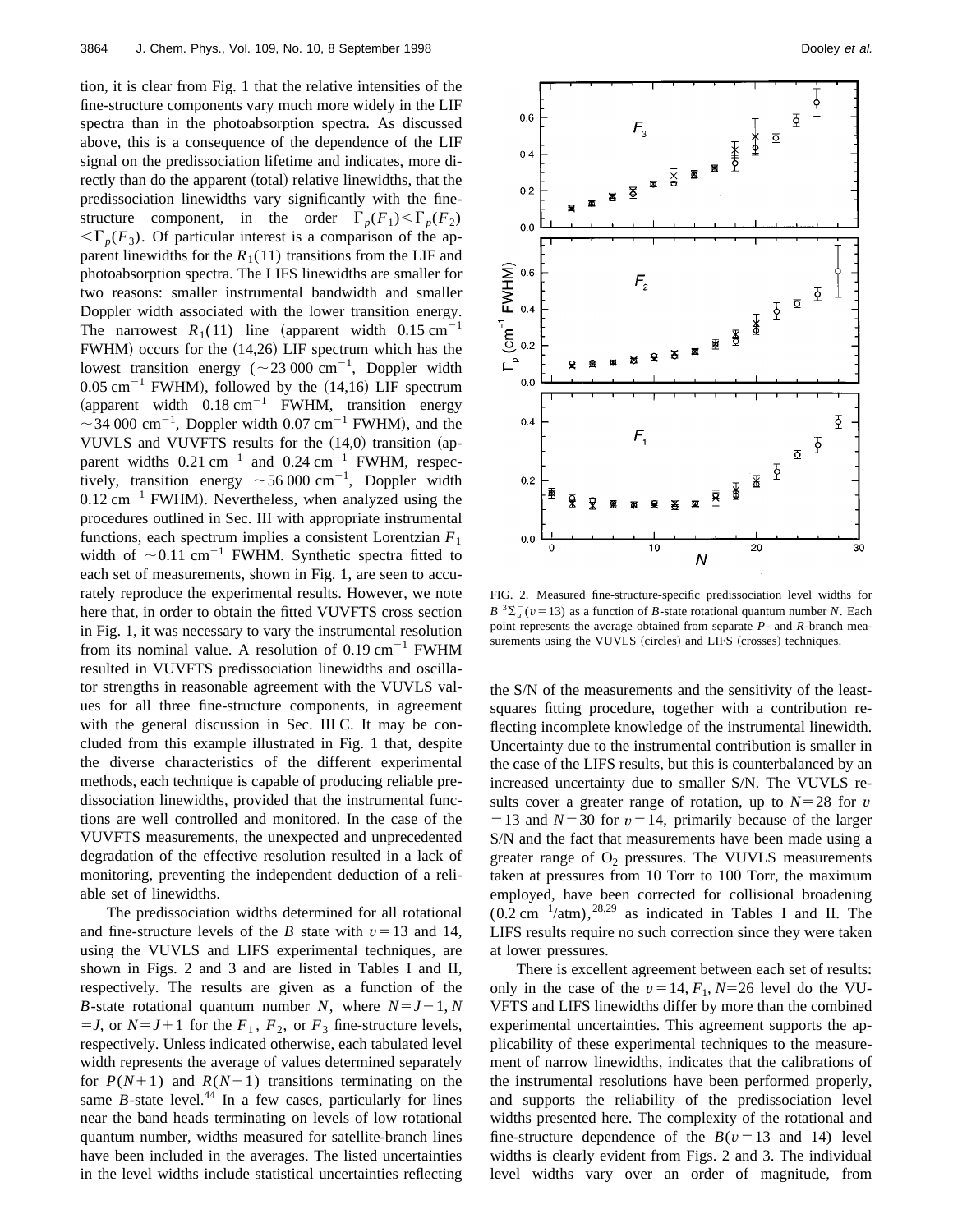

FIG. 3. Measured fine-structure-specific predissociation level widths for  $B^{-3}\Sigma_{u}^{-}(v=14)$  as a function of *B*-state rotational quantum number *N*. Each point represents the average obtained from separate *P*- and *R*-branch measurements using the VUVLS (circles) and LIFS (crosses) techniques.

 $\sim$  0.05 cm<sup>-1</sup> FWHM for  $v = 14$ ,  $F_1$ ,  $N \approx 20$ , to  $\sim$  0.6 cm<sup>-1</sup> FWHM for  $v = 13$ ,  $F_3$ ,  $N=26$ . While there is an essentially monotonic increase in level width with rotation for the  $F_2$ and  $F_3$  levels with  $v=13$  and the  $F_3$  levels for  $v=14$ , the remaining fine-structure levels at first decrease in width for increasing rotation, and then increase, passing through the minima near  $N=10$  for  $F_1$ ,  $v=13$ ;  $N=20$  for  $F_2$ ,  $v=14$ ; and  $N=22$  for  $F_1$ ,  $v=14$ . This general behavior is in good agreement with the predissociation-model predictions of Lewis *et al.*<sup>5</sup> In addition, although, for the reasons discussed in Sec. III C, we are unable to report quantitative VUVFTS linewidths, VUVFTS cross sections analyzed using the nominal instrumental resolution yield widths displaying the same rotational and fine-structure trends as in Figs. 2 and 3.

Prior to this work, there had been very few measurements of fine-structure-specific predissociation level widths for  $B(v=13$  and 14), none of which was performed at high instrumental resolution. Lewis *et al.*<sup>5</sup> analyzed the photoabsorption cross sections of Yoshino *et al.*, <sup>12</sup> obtaining a few fine-structure-specific widths for  $v=13$ ,  $N=18-26$ , while Lewis *et al.*<sup>8</sup> reported a few low-resolution fine-structure widths for  $v = 14$ . It is clear from an inspection of Figs. 17 and 18 of Lewis  $et al.<sup>5</sup>$  that their<sup>5,8</sup> results are insufficient to establish the rotation and fine-structure dependence of the predissociation widths for these narrow vibrational levels. The present study rectifies this deficiency comprehensively,

TABLE I. Measured fine-structure-specific predissociation level widths for  $B^{-3}\Sigma_{u}^{-}(v=13, N)$ , in cm<sup>-1</sup> FWHM.

| Level              | Ν                | <b>VUVLS</b>                     | <b>LIFS</b>       |
|--------------------|------------------|----------------------------------|-------------------|
| $F_1$              | $\boldsymbol{0}$ | $0.157 \pm 0.008$                | $0.157 \pm 0.017$ |
|                    | 2                | $0.139 \pm 0.011$                | $0.121 \pm 0.012$ |
|                    | $\overline{4}$   | $0.132 \pm 0.008$                | $0.114 \pm 0.012$ |
|                    | 6                | $0.122 \pm 0.009$                | $0.117 \pm 0.010$ |
|                    | 8                | $0.114 \pm 0.009$                | $0.116 \pm 0.011$ |
|                    | 10               | $0.122 \pm 0.008$                | $0.115 \pm 0.006$ |
|                    | 12               | $0.109 \pm 0.008$                | $0.121 \pm 0.009$ |
|                    | 14               | $0.121 \pm 0.009$                | $0.119 \pm 0.009$ |
|                    | 16               | $0.149 \pm 0.009$                | $0.140 \pm 0.027$ |
|                    | 18               | $0.149 \pm 0.014$ <sup>a</sup>   | $0.168 \pm 0.024$ |
|                    | 20               | $0.187 \pm 0.010$                | $0.199 \pm 0.019$ |
|                    | 22               | $0.231 \pm 0.026^b$              |                   |
|                    | 24               | $0.289 \pm 0.014$ <sup>c</sup>   |                   |
|                    | 26               | $0.322 \pm 0.026$ <sup>c</sup>   |                   |
|                    | 28               | $0.401 \pm 0.022$ <sup>c</sup>   |                   |
| F <sub>2</sub>     | $\overline{c}$   | $0.103 \pm 0.007$                | $0.092 \pm 0.009$ |
|                    | 4                | $0.109 \pm 0.010$                | $0.100 \pm 0.014$ |
|                    | 6                | $0.108 \pm 0.011$                | $0.109 \pm 0.009$ |
|                    | 8                | $0.118 \pm 0.012$                | $0.125 \pm 0.007$ |
|                    | 10               | $0.144 \pm 0.009$                | $0.130 \pm 0.007$ |
|                    | 12               | $0.143 \pm 0.009$                | $0.159 \pm 0.013$ |
|                    | 14               | $0.168 \pm 0.011$                | $0.169 \pm 0.015$ |
|                    | 16               | $0.206 \pm 0.012$                | $0.209 \pm 0.026$ |
|                    | 18               | $0.224 \pm 0.022^a$              | $0.262 \pm 0.023$ |
|                    | 20               | $0.284 \pm 0.022$ <sup>a</sup>   | $0.322 \pm 0.052$ |
|                    | 22               | $0.388 \pm 0.047^b$              |                   |
|                    | 24               | $0.431 \pm 0.022$ <sup>c</sup>   |                   |
|                    | 26               | $0.483 \pm 0.034$ <sup>c</sup>   |                   |
|                    | 28               | $0.608 \pm 0.141^{\text{a,c}}$   |                   |
| $\boldsymbol{F}_3$ | 2                | $0.110 \pm 0.011$                | $0.102 \pm 0.010$ |
|                    | 4                | $0.129 \pm 0.014$                | $0.134 \pm 0.013$ |
|                    | 6                | $0.162 \pm 0.017$                | $0.171 \pm 0.013$ |
|                    | 8                | $0.183 \pm 0.025$                | $0.199 \pm 0.020$ |
|                    | 10               | $0.233 \pm 0.012$                | $0.237 \pm 0.014$ |
|                    | 12               | $0.239 \pm 0.013$                | $0.280 \pm 0.037$ |
|                    | 14               | $0.286 \pm 0.017$                | $0.288 \pm 0.021$ |
|                    | 16               | $0.316 \pm 0.013$                | $0.321 \pm 0.018$ |
|                    | 18               | $0.348 \pm 0.042^a$              | $0.422 \pm 0.044$ |
|                    | 20               | $0.433 \pm 0.041$ <sup>a</sup>   | $0.496 \pm 0.094$ |
|                    | 22               | $0.486 \pm 0.024$ <sup>a,c</sup> |                   |
|                    | 24               | $0.580 \pm 0.034$ <sup>c</sup>   |                   |
|                    | 26               | $0.678 \pm 0.075$ <sup>c</sup>   |                   |

a Determined from *R*-branch line only.

b Determined from *P*-branch line only.

c Corrected for collisional broadening.

providing a complete set of fine-structure-specific predissociation level widths for  $B(v=13$  and 14).

#### **V. CONCLUSIONS**

In a comparative study using an array of state-of-the-art high-resolution spectroscopic techniques, the fine-structure and rotation dependencies of the predissociation of the  $O_2$  $B^{-3}\Sigma_{u}^{-}(v=13)$  and 14) levels have been characterized completely for the first time. The measurements presented here are the first to have been performed at high resolution for these levels and represent a significant advance on previous knowledge.5 In combination with similar measurements for other vibrational levels, the present fine-structure-specific results will enable significant refinements in the parameters of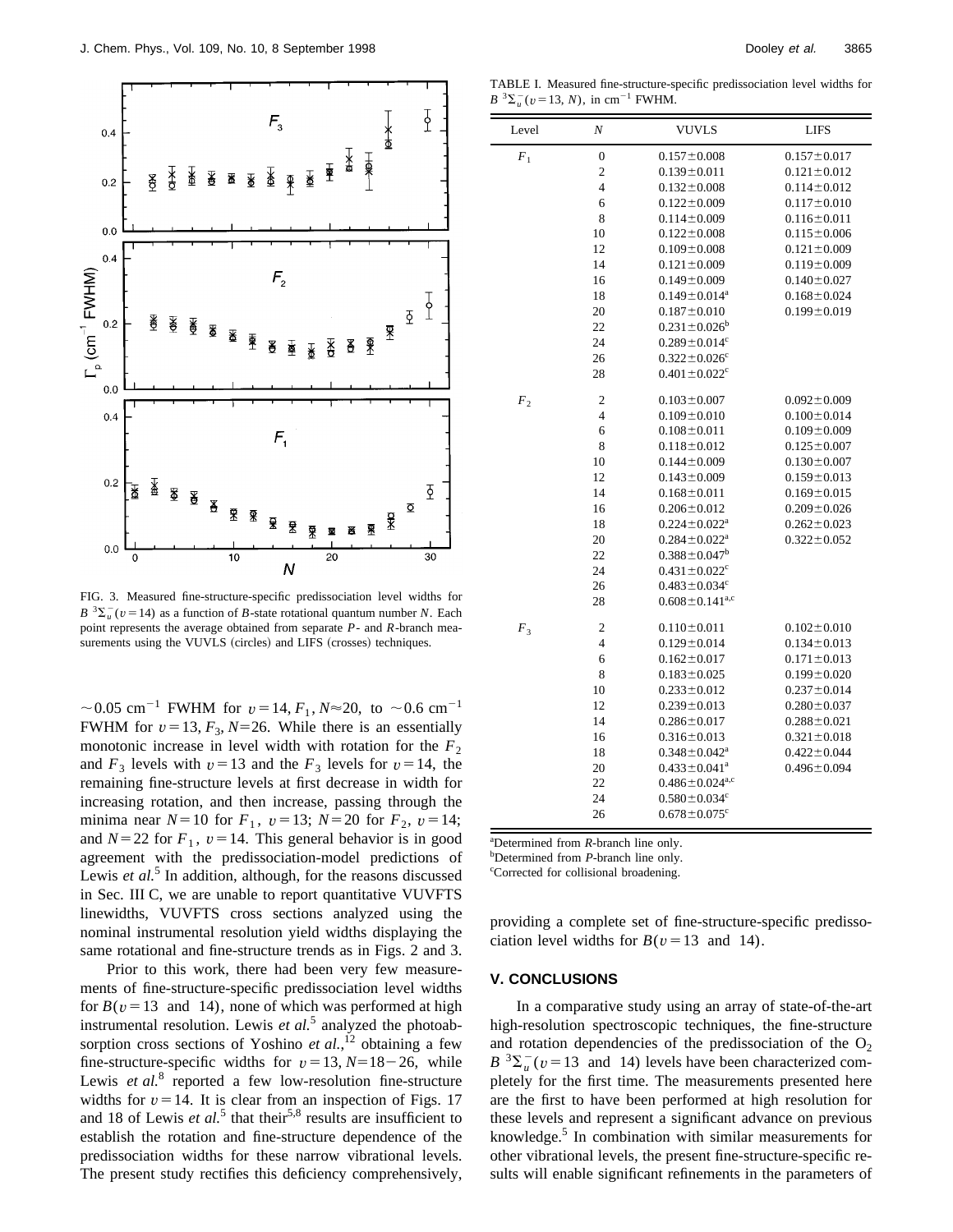TABLE II. Measured fine-structure-specific predissociation level widths for  $B^{3}\Sigma_{u}^{-}(v=14, N)$ , in cm<sup>-1</sup> FWHM.

| Level          | N                | <b>VUVLS</b>                     | <b>LIFS</b>       |
|----------------|------------------|----------------------------------|-------------------|
| $F_1$          | $\boldsymbol{0}$ | $0.165 \pm 0.012$ <sup>a</sup>   | $0.175 \pm 0.018$ |
|                | 2                | $0.172 \pm 0.008$                | $0.192 \pm 0.021$ |
|                | $\overline{4}$   | $0.160 \pm 0.013$                | $0.170 \pm 0.014$ |
|                | 6                | $0.146 \pm 0.010$                | $0.160 \pm 0.014$ |
|                | 8                | $0.121 \pm 0.008$                | $0.136 \pm 0.011$ |
|                | 10               | $0.113 \pm 0.008$                | $0.102 \pm 0.015$ |
|                | 12               | $0.107 \pm 0.009$                | $0.097 \pm 0.013$ |
|                | 14               | $0.085 \pm 0.009$                | $0.072 \pm 0.010$ |
|                | 16               | $0.074 \pm 0.008$                | $0.062 \pm 0.013$ |
|                | 18               | $0.059 \pm 0.009$                | $0.047 \pm 0.015$ |
|                | 20               | $0.053 \pm 0.009$                | $0.051 \pm 0.009$ |
|                | 22               | $0.051 \pm 0.007^b$              | $0.056 \pm 0.010$ |
|                | 24               | $0.062 \pm 0.009$ <sup>c</sup>   | $0.057 \pm 0.016$ |
|                | 26               | $0.099 \pm 0.008$ <sup>c</sup>   | $0.073 \pm 0.015$ |
|                | 28               | $0.123 \pm 0.012$ <sup>c</sup>   |                   |
|                | 30               | $0.170 \pm 0.020$ <sup>b,c</sup> |                   |
| F <sub>2</sub> | 2                | $0.196 \pm 0.015$                | $0.213 \pm 0.015$ |
|                | $\overline{4}$   | $0.189 \pm 0.014$                | $0.207 \pm 0.015$ |
|                | 6                | $0.184 \pm 0.016$                | $0.200 \pm 0.017$ |
|                | 8                | $0.173 \pm 0.012$                | $0.182 \pm 0.013$ |
|                | 10               | $0.156 \pm 0.010$                | $0.166 \pm 0.014$ |
|                | 12               | $0.149 \pm 0.011$                | $0.145 \pm 0.023$ |
|                | 14               | $0.122 \pm 0.011$                | $0.136 \pm 0.011$ |
|                | 16               | $0.124 \pm 0.010$                | $0.127 \pm 0.023$ |
|                | 18               | $0.107 \pm 0.010$                | $0.116 \pm 0.023$ |
|                | 20               | $0.109 \pm 0.010^a$              | $0.135 \pm 0.019$ |
|                | 22               | $0.122 \pm 0.009^b$              | $0.139 \pm 0.012$ |
|                | 24               | $0.144 \pm 0.011$ <sup>c</sup>   | $0.126 \pm 0.020$ |
|                | 26               | $0.183 \pm 0.010$ <sup>c</sup>   | $0.171 \pm 0.020$ |
|                | 28               | $0.218 \pm 0.019^{b,c}$          |                   |
|                | 30               | $0.253 \pm 0.040^{b,c}$          |                   |
| $F_3$          | 2                | $0.186 \pm 0.022$                | $0.215 \pm 0.016$ |
|                | $\overline{4}$   | $0.185 \pm 0.016$                | $0.230 \pm 0.034$ |
|                | 6                | $0.205 \pm 0.019$                | $0.229 \pm 0.033$ |
|                | 8                | $0.200 \pm 0.014$                | $0.222 \pm 0.020$ |
|                | 10               | $0.207 \pm 0.013$                | $0.215 \pm 0.018$ |
|                | 12               | $0.195 \pm 0.015$                | $0.206 \pm 0.026$ |
|                | 14               | $0.198 \pm 0.015$                | $0.225 \pm 0.033$ |
|                | 16               | $0.210 \pm 0.015$                | $0.186 \pm 0.039$ |
|                | 18               | $0.200 \pm 0.013$                | $0.211 \pm 0.032$ |
|                | 20               | $0.237 \pm 0.013$                | $0.236 \pm 0.034$ |
|                | 22               | $0.251 \pm 0.011$                | $0.289 \pm 0.044$ |
|                | 24               | $0.261 \pm 0.020$ <sup>c</sup>   | $0.239 \pm 0.076$ |
|                | 26               | $0.349 \pm 0.016$ <sup>c</sup>   | $0.406 \pm 0.076$ |
|                | 30               | $0.443 \pm 0.044$ <sup>b,c</sup> |                   |

a Determined from *P*-branch line only.

b Determined from *R*-branch line only.

c Corrected for collisional broadening.

the standard model<sup>1,2,5</sup> for predissociation of the *B* state, resulting in greatly improved predictive capabilities and more reliable photochemical models of the terrestrial atmosphere. Although it was not possible to determine quantitative linewidths using the VUVFTS technique, the degree of agreement between the linewidths measured using the VUVLS and LIFS techniques is satisfying and gives confidence in the applicability of the experimental methods and the reliability of the results. However, the high-resolution performance provided by each technique was achieved at the cost of considerable experimental complexity and difficult adjustments and calibrations. In particular, each experimental technique suffers, to a greater or lesser extent, from ill definition of the instrumental resolution which must be carefully controlled and monitored. Further research into the detailed instrumental line shapes is warranted.

## **ACKNOWLEDGMENTS**

The collaborative aspects of this research have been partially supported by reciprocal U.S.-Australian Cooperative Research Grants provided by the National Science Foundation (U.S.) and the Department of Industry, Technology and Commerce (Australia). The measurements at SRI International were partially supported by grants from the Atmospheric Sciences Division of NSF and from the Stratospheric Chemistry Division of NASA. The measurements at the Photon Factory were supported in part by a NSF Division of Atmospheric Sciences Grant No. ATM-91-16552 to Harvard College Observatory, and by the NASA Upper Atmospheric Research Program under Grant No. NAG5-484 to the Smithsonian Astrophysical Observatory. We also acknowledge the support of the Paul Instrument Fund of the Royal Society for the development of the VUV-FT spectrometer. The FTS measurements were made with the approval of the Photon Factory Advisory Committee (94G367). K.Y. thanks the Japan Society for the Promotion of Science for support.

- $^{2}$ P. S. Julienne, J. Mol. Spectrosc. **63**, 60 (1976).
- <sup>3</sup>M. Nicolet and P. Mange, J. Geophys. Res. 59, 15 (1954).
- <sup>4</sup>K. Minschwaner, G. P. Anderson, L. A. Hall, and K. Yoshino, J. Geophys. Res. 97, 10103 (1992).
- 5B. R. Lewis, S. T. Gibson, and P. M. Dooley, J. Chem. Phys. **100**, 7012  $(1994).$
- 6B. R. Lewis, L. Berzins, and J. H. Carver, J. Quant. Spectrosc. Radiat. Transfer 36, 209 (1986).
- ${}^{7}$ K. Yoshino, D. E. Freeman, J. R. Esmond, and W. H. Parkinson, Planet. Space Sci. 31, 339 (1983).
- <sup>8</sup>B. R. Lewis, L. Berzins, J. H. Carver, and S. T. Gibson, J. Quant. Spectrosc. Radiat. Transfer 36, 187 (1986).
- <sup>9</sup> A. S.-C. Cheung, K. Yoshino, J. R. Esmond, S. S.-L. Chiu, D. E. Freeman, and W. H. Parkinson, J. Chem. Phys. 92, 842 (1990).
- 10K. Yoshino, D. E. Freeman, J. R. Esmond, and W. H. Parkinson, Planet. Space Sci. 35, 1067 (1987).
- <sup>11</sup> A. S.-C. Cheung, K. Yoshino, W. H. Parkinson, and D. E. Freeman, Can. J. Phys. 62, 1752 (1984).
- <sup>12</sup>K. Yoshino, J. R. Esmond, A. S.-C. Cheung, D. E. Freeman, and W. H. Parkinson, Planet. Space Sci. 40, 185 (1992).
- 13P. C. Cosby, H. Park, R. A. Copeland, and T. G. Slanger, J. Chem. Phys. **98**, 5117 (1993).
- 14R. A. Copeland, P. C. Cosby, D. R. Crosley, J. B. Jeffries, and T. G. Slanger, J. Chem. Phys. 86, 2500 (1987).
- <sup>15</sup> A. M. Wodtke, L. Hüwel, H. Schlüter, H. Voges, G. Meijer, and P. Andresen, J. Chem. Phys. **89**, 1929 (1988).
- <sup>16</sup>X. Yang, A. M. Wodtke, and L. Hüwel, J. Chem. Phys. **94**, 2469 (1991).
- <sup>17</sup>B. R. Lewis, S. T. Gibson, K. G. H. Baldwin, and J. H. Carver, J. Opt. Soc. Am. B 6, 1200 (1989).
- 18P. M. Dooley, B. R. Lewis, S. T. Gibson, and K. G. H. Baldwin, J. Electron Spectrosc. Relat. Phenom. 80, 29 (1996).
- 19B. R. Lewis, P. M. Dooley, J. P. England, K. Waring, S. T. Gibson, K. G. H. Baldwin, and H. Partridge, Phys. Rev. A 54, 3923 (1996).
- 20R. Hilbig and R. Wallenstein, IEEE J. Quantum Electron. **QE19**, 194  $(1983).$
- $21$  K. Yamanouchi and S. Tsuchiya, J. Phys. B 28, 133 (1995).
- 22B. R. Lewis, J. P. England, R. J. Winkel, Jr., S. S. Banerjee, P. M. Dooley,
- S. T. Gibson, and K. G. H. Baldwin, Phys. Rev. A 52, 2717 (1995).
- 23K. Yoshino, D. E. Freeman, and W. H. Parkinson, J. Phys. Chem. Ref. Data 13, 207 (1984).

 $1$ P. S. Julienne and M. Krauss, J. Mol. Spectrosc. **56**, 270 (1975).